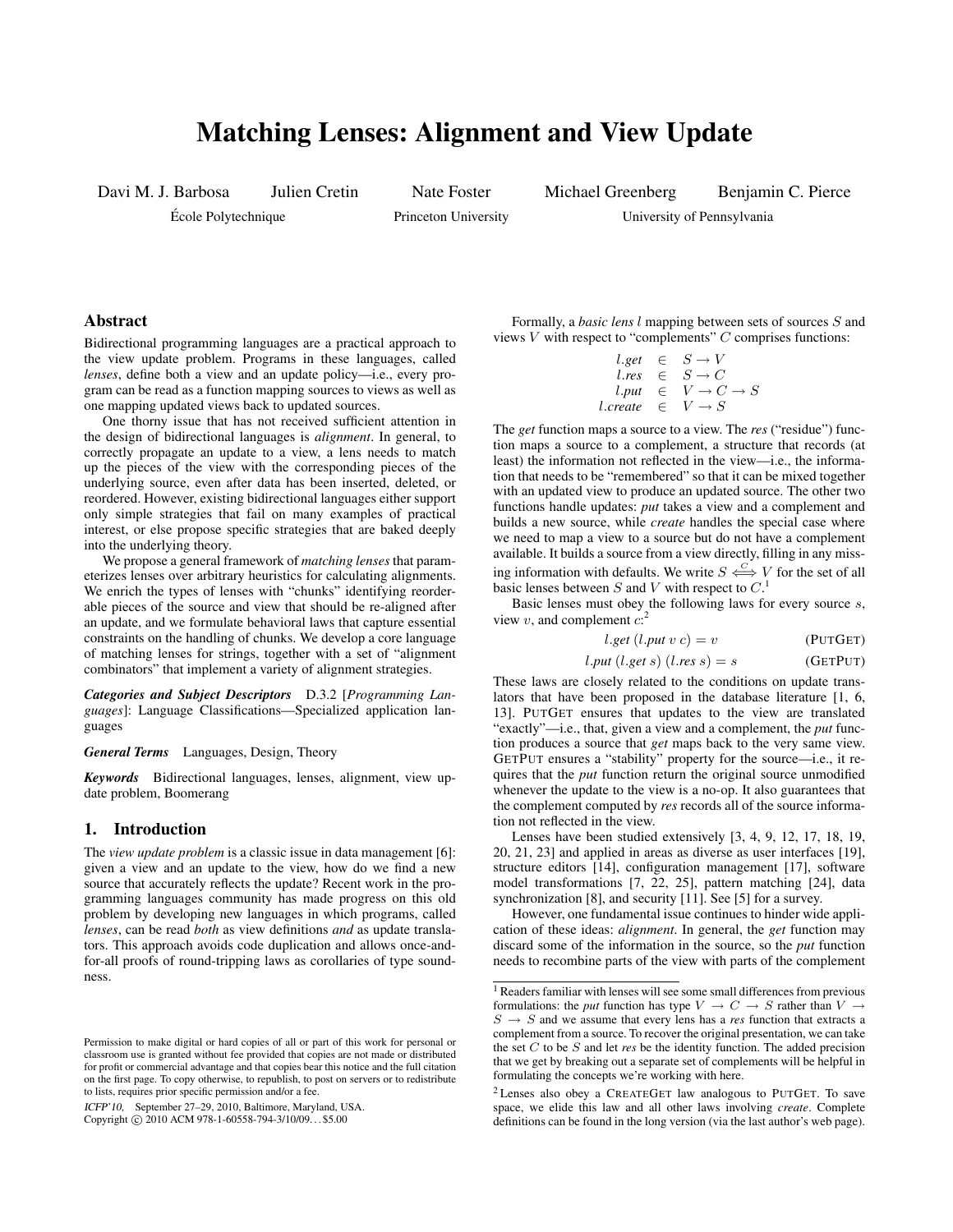to produce the updated source. When the source and view include *ordered* data (lists, strings, XML trees, etc.), doing this recombination correctly requires matching up the pieces of the updated view with the corresponding pieces of the complement. Consider a simple example where the source is a Wiki page

=Tour de France= The Tour is held in July... =Vuelta a Spain= The Vuelta is held in September...

and the view is a string containing just the section headings:

Tour de France Vuelta a Spain

If we change the view by replacing "Spain" with "Espana" and adding a line for the Giro, we would like the *put* function to take the new view

Giro d'Italia Tour de France Vuelta a Espana

together with the complement of the original source and build a new source reflecting the same updates. But if the lens uses a simple positional strategy—the only one available in most bidirectional languages—then the first line in the view will be matched up with the first section in the source, the second with the second, and so on. The result will be a mangled Wiki page

```
=Giro d'Italia=
The Tour is held in July...
=Tour de France=
The Vuelta is held in September...
=Vuelta a Espana=
```
in which the paragraph for the Tour appears underneath the heading for the Giro and the paragraph for the Vuelta appears underneath the heading for the Tour—a recipe for tragedy in the cycling world!

Existing bidirectional languages deal with the challenge of alignment in different ways. At the simple end of the spectrum, many languages ignore the issue entirely and use a straightforward positional strategy to match up pieces of the source and view [\[9,](#page-11-5) [18,](#page-11-8) [21,](#page-11-11) [23,](#page-11-12) [24\]](#page-11-17). This works in some cases—when the structures are unordered to begin with, or when they are sufficiently rigid that updates only need to modify information in-place, without changing its position—but fails in many others.

Other languages deal with alignment by adopting an operationbased approach [\[14,](#page-11-13) [19,](#page-11-9) [20,](#page-11-10) [25\]](#page-11-16)—that is, rather than taking the *state* of the new view as an argument, the *put* function is told what update *operation* was applied to the view. Working with explicit operations gives the *put* function detailed information about the nature of the update applied to the view, which can help it calculate a good alignment. However, this solution is not fully general. The "update language" recognized by *put* functions is fixed—and usually simple, to keep the theory manageable—so complicated updates have to be broken down into several smaller ones. For example, many update languages support inserting and deleting items but not moving items from one location to another. To move an item in the view, we have to delete the item and re-insert it at the new location, causing the hidden information associated with the item to be lost.

Finally, a few systems align the pieces of the source and view using *keys*. For example, in our own earlier proposal for *dictionary lenses* [\[3\]](#page-11-3), the programmer identifies the reorderable *chunks* in the source and specifies how to compute a key for each one. The *put* function uses keys rather than positions to locate a chunk for each piece of the view. This alignment strategy works well when chunks have stable keys, but it is also not a complete solution. In particular,



<span id="page-1-0"></span>Figure 1. Alignment strategies

when the chunks do not have a natural key (e.g., because they are blocks of otherwise unstructured text) or when keys themselves can be edited in the view (as in the Wiki example above), the simple alignment strategy baked into dictionary lenses can lead to mangled or lost data. Similar limitations apply to *relational lenses* [\[4\]](#page-11-4), which use functional dependencies to identify keys that can be used to perform database operations like join in an updatable fashion.

Our goal is a completely generic mechanism that overcomes the limitations of all these approaches and addresses the issue of alignment once and for all. To this end, we propose a new framework of *matching lenses* that separates the process of aligning the original and edited views from the process of weaving together the original source and the updated view to build an updated source. This separation yields a flexible framework that can be instantiated with arbitrary heuristic alignment strategies without complicating the basic theory. Figure [1](#page-1-0) depicts some possible choices: (a) simple positional alignment; (b) "best match" alignment, which tries to match chunks without regard to ordering (good for set-like data where ordering is not critical); (c) a variant of best-match that only considers "non-crossing" matches, like the longest common subsequence heuristic used by diff (this can lose hidden data if the actual edit is a move, but in return it can use local context to guide matching and will often perform better on document-like data); and (d) using the actual edit operations performed by the user (assuming these are available) to calculate exactly the "intended match." The matching lens framework can accommodate all of these, and many others.

At the level of the mathematical semantics, we enrich lens types with annotations specifying what constitutes a reorderable "chunk," and we add behavioral laws that capture the essential constraints on the handling of chunks—e.g., these stipulate that lenses must carry chunks in the source through to chunks in the view and vice versa, and they guarantee that reorderings on the chunks in the view are translated to corresponding reorderings on the source.

Operationally, we make the separation of concerns described above explicit by splitting the complement into two pieces: a *rigid complement* that represents the source information that should be handled positionally and a *resource* that represents the information extracted from chunks. To supply a lens with a precise alignment directive, we simply rearrange the resource according to the directive and obtain a pre-aligned resource in which each piece of the source matches up with the specified piece of the view.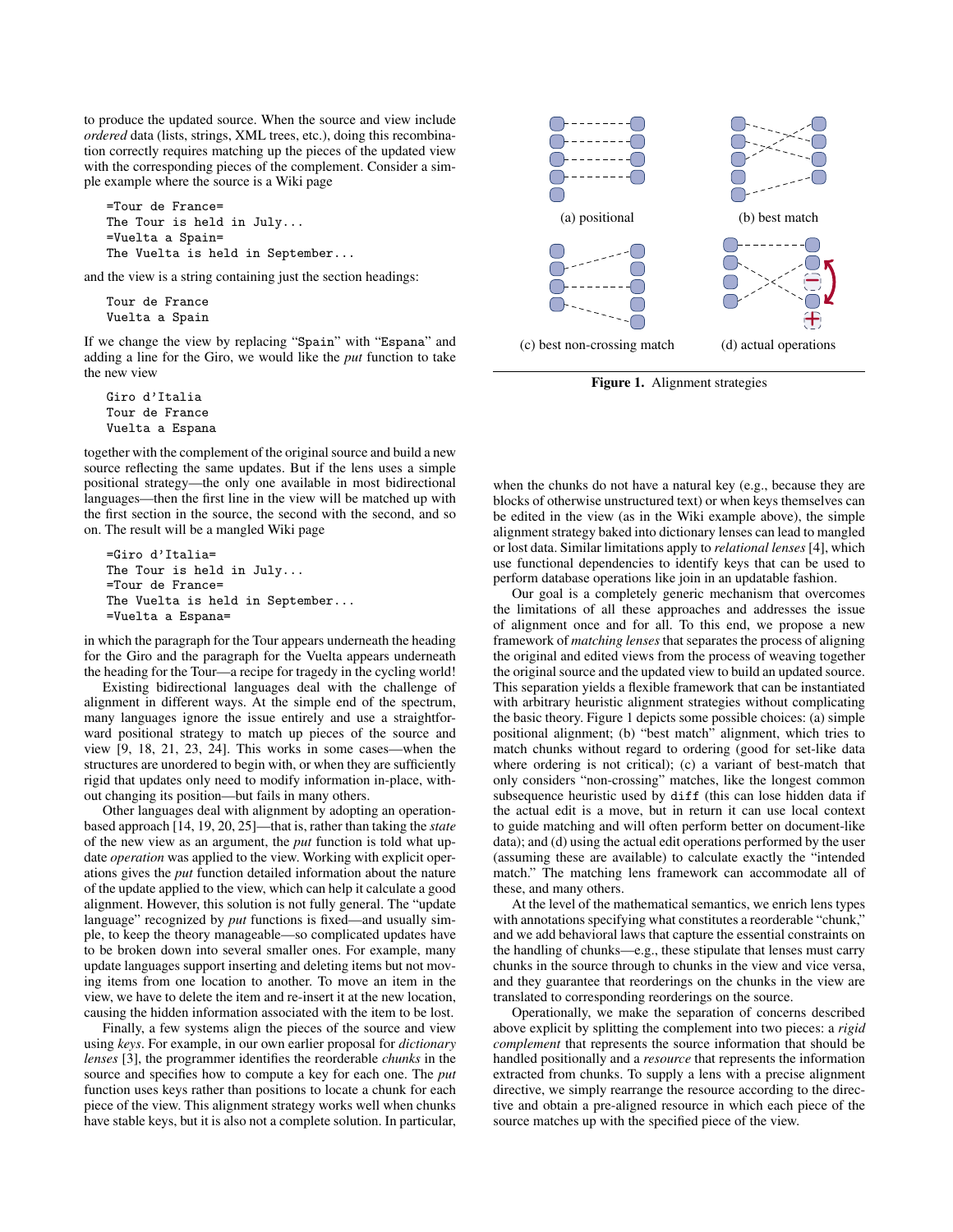Finally, we instantiate this abstract framework with primitive matching lenses and combinators for string data. $3$  We give coercions that convert basic lenses to matching lenses and vice versa, and we show how to interpret each of the regular operators (union, concatenation, and Kleene star) as well as the composition operator on matching lenses. Finally, we describe primitives for specifying, combining, and tuning alignment strategies using notions of "species," "tags," "keys," and "thresholds." Our contributions can be summarized as follows:

- 1. We define a new semantic space of *matching lenses* that enriches the types of lenses with chunks and adds behavioral laws ensuring that chunks are handled correctly (Section [3\)](#page-2-1).
- 2. We define a simple syntax for matching lenses over string data (Section [4\)](#page-4-0), and we prove (in the long version of the paper) that each primitive is well behaved at its specified type.
- 3. We develop several ways of calculating alignments, using notions of "species", "tags", "keys," and "thresholds" (Section [5\)](#page-7-0). Alignments are represented as concrete data structures, making a clean interface between the core lens behaviors described in Sections [3](#page-2-1) and [4](#page-4-0) and these alignment-generating algorithms.
- 4. We sketch extensions to the framework (Section [6\)](#page-8-0) and discuss an implementation based on Boomerang [\[10\]](#page-11-21) (Section [7\)](#page-10-0).

Related and future work are discussed in Sections [8](#page-10-1) and [9.](#page-10-2)

# 2. Example

Let's push the Wiki example a little further, to preview the essential ingredients of our solution. First, here is a Boomerang program that implements the original Wiki lens with positional alignment:

```
let NONSPECIAL : regexp = [^=\n]
let HEADING : regexp = [\hat{-}\nabla n] . NONSPECIAL*
let LINES : regexp = (NONSPECIAL+ . "\\n")*let PARAGRAPHS : regexp = LINES. ("\n" . LINES)*
let section : lens =
  "="<->" "copy HEADING .
  (''=\n' . PARAGRAPHS) <->"\n"
```

```
let wiki : lens = section*
```
The first few lines define regular expressions describing "nonspecial" characters (everything except '=' and '\n'), section headings, lines of text, and paragraphs. The section lens processes one section of the Wiki source. The copy *E* lens recognizes a source string matching the regular expression *E* and copies it (in both directions). The *get* direction of the "replace by constant" lens *E* <-> *u* recognizes a source string matching *E* but adds the fixed string *u* to the view; the put direction recognizes *u* and restores the original source from the complement. The concatenation operator . uses one sublens to process the beginning of its input and the other for the end. The wiki lens, defined using the Kleene star operator \*, iterates the section lens to handle a list of sections.

This version of the Wiki lens uses a simple positional alignment strategy for matching up paragraphs in the source with lines in the view, leading to the unfortunate behavior described in the introduction. Here is a better version, written using the features developed in this paper, that uses section headings to locate the corresponding paragraphs from the source:

```
let section : lens =
  "="-"<-".
.key (copy HEADING) .
  ("=\n" . PARAGRAPHS) <->"\n"
let wiki : lens = <br />best:section>*
```
We've made two changes. First, in the definition of the wiki lens, we have indicated that each section in the source should be treated as a reorderable "chunk" by enclosing the section lens in angle brackets. Second, we have specified the policy that should be used to align chunks using the annotations key and best. The key annotation indicates the portions of each chunk that should be taken into account when computing an alignment. The "alignment species" best selects the overall heuristic to use for computing a correspondence between chunks: one that minimizes the sum of the edit distances between the keys of matched chunks.

The point of this example is that we can provide programmers with simple, compositional primitives that allow them to specify rich alignment strategies directly in a lens program. In particular, if we put back the updated view

Giro d'Italia Tour de France Vuelta a Espana

with the complement from the original source, we obtain a new source in which paragraphs are restored to the appropriate sections:

```
=Giro d'Italia=
=Tour de France=
The Tour is held in July...
=Vuelta a Espana=
The Vuelta is held in September...
```
Readers familiar with dictionary lenses [\[3\]](#page-11-3) will recall similar constructs for specifying chunks and alignment policies. Indeed, on the surface, matching lenses are designed to look like a straightforward generalization of dictionary lenses. Under the hood, the critical difference that makes the generalization work is that matching lenses make all alignment decisions in a *separate phase* that happens before the outermost *put* function is called, whereas dictionary lenses *interleave* alignment decisions with the operation of *put* functions. This untangling of mechanisms has several beneficial effects. First, it *modularizes* the framework, allowing us to use many different alignment strategies instead of just one. Second, it allows us to use *global alignment strategies* that optimize some distance metric over the whole structure; in particular, we can relax the assumption that keys are never edited, a major practical restriction of dictionary lenses. Third, it permits an elegant treatment of the *composition* operator (see Section [4\)](#page-4-0), which we have found important in practical bidirectional programming but which doesn't interact nicely with dictionary lenses. Fourth, it clarifies the underlying *theory* by treating alignment algorithms, which are typically complex and heuristic, separately from the core language, which remains simple and generic. And finally, it avoids some arbitrary choices forced by the locality of alignment decisions in dictionary lenses—e.g., the left bias of concatenation and Kleene star.

## <span id="page-2-1"></span>3. Semantics

We begin our technical development by defining the semantic space of matching lenses, which are organized around a two-tier architecture: a top-level *matching lens* processes the information outside of chunks while a subordinate *basic lens* processes the chunks themselves. To simplify the presentation, we assume in this section that chunks only appear at the top level, that the same basic lens is used to process every chunk, and that lenses themselves do not reorder chunks. We relax each of these assumptions in Section [6.](#page-8-0)

<span id="page-2-0"></span><sup>&</sup>lt;sup>3</sup> We work concretely with strings, rather than richer structures like trees or graphs, but we use regular expression types to overlay tree structures onto strings. Indeed, our types are already expressive enough to describe arbitrary XML structures with non-recursive schemas.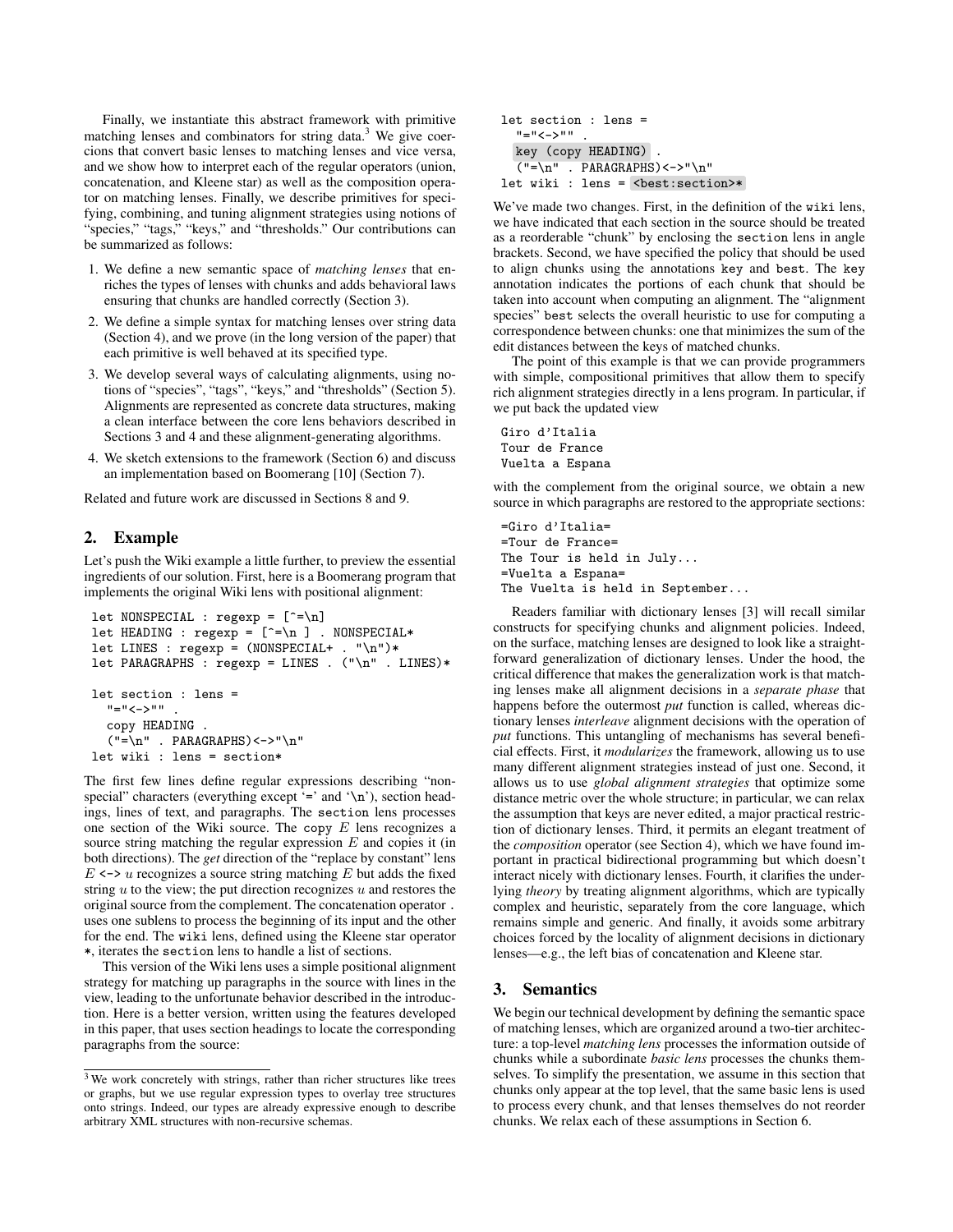Consider an example that illustrates how matching lenses work:

$$
let k : lens = key (copy [A-Z]) . [a-z] <->""
$$
\n
$$
let 1 : lens = < best: k> . (copy ", " . < best: k>)*
$$

The basic lens k copies an upper-case letter from source to view and deletes a lower-case letter, while the matching lens l iterates k over a non-empty list of comma-separated chunks. The behavior of l's *get* component is straightforward—e.g., it maps "Xx,Yy,Zz" to "X,Y,Z". Its *put* function is more interesting: it restores the lowercase letters from source chunks by matching upper-case letters in the old and new views. For example, if we reorder the view and insert "W" in the middle, then *put* behaves as follows:

l.put "Z,Y,W,X" into "Xx,Yy,Zz" = "Zz,Yy,Wa,Xx"

The evaluation of l*.put* proceeds in several steps. First, it uses l*.res* to extract a complement from the source. In a matching lens, the complement is represented as two structures: a *rigid complement c* that contains the information outside of chunks and a *resource r* that contains the information within chunks.

$$
c = (\Box, [(`", \cdots\Box), (``, \cdots\Box)]) \qquad r = \left\{ \begin{array}{l} 1 \mapsto \text{``Xx''} \\ 2 \mapsto \text{``Yy''} \\ 3 \mapsto \text{``ZZ''} \end{array} \right\}
$$

The rigid complement records the position of each chunk and the commas separating the chunks; its structure (a pair whose second component is a list of pairs) comes from the structure of the lens l. The resource records a mapping from chunk locations to chunk contents—i.e.,  $r(i)$  contains the contents of the *i*th chunk in *s*, while  $c$  has a  $\Box$  at the corresponding location.

Next, the *put* function invokes an alignment function to compute a correspondence *g* between the locations of chunks in the new and old views, and composes this correspondence with the resource *r* to obtain a "pre-aligned" resource  $(r \circ q)$ :

$$
g = \frac{\frac{z}{\sqrt{x}}}{\frac{z}{\sqrt{x}}}
$$

$$
= \left\{ \frac{1 \mapsto 3}{2 \mapsto 2} \right\} \qquad (r \circ g) = \left\{ \frac{1 \mapsto "Zz"}{2 \mapsto "y"} \right\}
$$

Finally, it runs 1.*put* on the updated view, the rigid complement, and the pre-aligned resource. The overall effect is that each lowercase letter is restored to the chunk containing the appropriate uppercase letter. Notice that the third chunk, W is created with the default lower-case letter "a" because the pre-aligned resource  $(r \circ q)$  is undefined on location 3.

#### 3.1 Preliminaries

Before we can define matching lenses formally, we need some notation for chunks and resources.

*Structures with Chunks* The semantic space of matching lenses is generic—the source and view can be arbitrary—but we require that structures come equipped with a notion of what constitutes a *chunk*. When *u* is a (source or view) structure with chunks, we write

- $\textit{chunks}(u)$  for the list of chunks in  $u$ ,
- $|u|$  for the length of *chunks* $(u)$ ,
- *locations*(*u*) for the set  $\{1, ..., |u|\}$  of locations of chunks in *u*,
- $u[n]$  for the *n*th chunk in *u*, where *n* is in *locations* $(u)$ ,
- $u[n:=v]$  for the structure obtained by setting the *n*th chunk in *u* to *v*, and
- $skel(u)$  for the skeleton structure obtained by replacing each chunk in  $u$  with  $\Box$ ,

and we require that the number of chunks  $|u|$  be equal to the number of occurrences of  $\Box$  in *skel*(*u*). Examples of such structures abound, including conventional datatypes such as trees, lists, matrices, etc. Jay's "shapely types", which require that it be possible to divide structures into a *shape* and a list of *data* items with the arity of the shape equal to the number of items in the list, capture the same concept [\[15\]](#page-11-22).

*Chunk Compatibility* To ensure that chunks can be freely reordered, we require that the sets of sources and views must be closed under the operation of replacing chunks by other chunks. Formally, we say that a set of structures with chunks *U* is *chunk compatible* with an ordinary set of structures *U ′* if and only if

- *•* the chunks of every structure in *U* belong to *U ′*—i.e., for every *u* in *U* and *n* in *locations*(*u*) we have  $u[n]$  in *U*', and
- *•* membership in *U* is preserved when we replace arbitrary chunks with elements of  $U'$ —i.e., for every *u* in *U*, *n* in *locations*(*u*), and *u*<sup> $\prime$ </sup> in *U*<sup> $\prime$ </sup> we have  $u[n:=u']$  in *U*.

*Resources* We represent resources using finite maps from locations to basic lens complements. This makes it easy to re-align a resource—we simply apply a (possibly lossy) reordering to the map. We write

- *• {||}* for the totally undefined map,
- $\{ |n \mapsto c| \}$  for the singleton map that associates the location *n* to the basic lens complement *c* and is otherwise undefined,
- $r(n)$  for the basic lens complement that the finite map  $r$  associates to *n*,
- dom( $r$ ) for the domain of the finite map  $r$ ,
- *• |r|* for the largest element of *{*0*} ∪* dom(*r*),
- $(r_1 + r_2)$  for the finite map that behaves like the finite map  $r_1$  on locations in dom( $r_1$ ) and like the finite map  $r_2$  with locations shifted up by *|r*1*|* otherwise,

$$
(r_1 + r_2)(n) \triangleq \begin{cases} r_1(n) & \text{if } n \leq |r_1| \\ r_2(n - |r_1|) & \text{otherwise,} \end{cases}
$$

and

•  $\{ \mathbb{N} \mapsto C \}$  for the set of all finite maps from locations to elements of *C*, where *C* is a set of basic lens complements.

#### 3.2 Matching Lenses

Let *S* and *V* be sets of structures with chunks, *C* a set of structures ("rigid complements"), and *k* a basic lens in  $S_k \leftrightarrow V_k$  such that *S* is chunk compatible with *S<sup>k</sup>* and *V* is chunk compatible with *Vk*. Also let *align* be a function that takes the list of chunks for the new and old views and computes a correspondence between them, represented formally as a partial injective function from old locations to new locations. A *matching lens l* on *S*, *C*, *k*, and *V* comprises four functions

$$
l.get \in S \to V
$$
  
\n
$$
lres \in S \to C \times {\{\mathbb{N} \mapsto C_k\}}
$$
  
\n
$$
l.put \in V \to C \times {\{\mathbb{N} \mapsto C_k\}} \to S
$$
  
\n
$$
l.create \in V \to {\{\mathbb{N} \mapsto C_k\}} \to S
$$

obeying the laws in Figure [2](#page-4-1) (to be explained below). We write  $S \stackrel{C,k}{\iff} V$  for the set of all matching lenses between *S* and *V* with respect to *C* and *k*.

The *get* function has the same type as in basic lenses. The *put* function takes a view together with a rigid complement and a resource as arguments, while the *res* function extracts a rigid complement and a resource from a source. The *create* function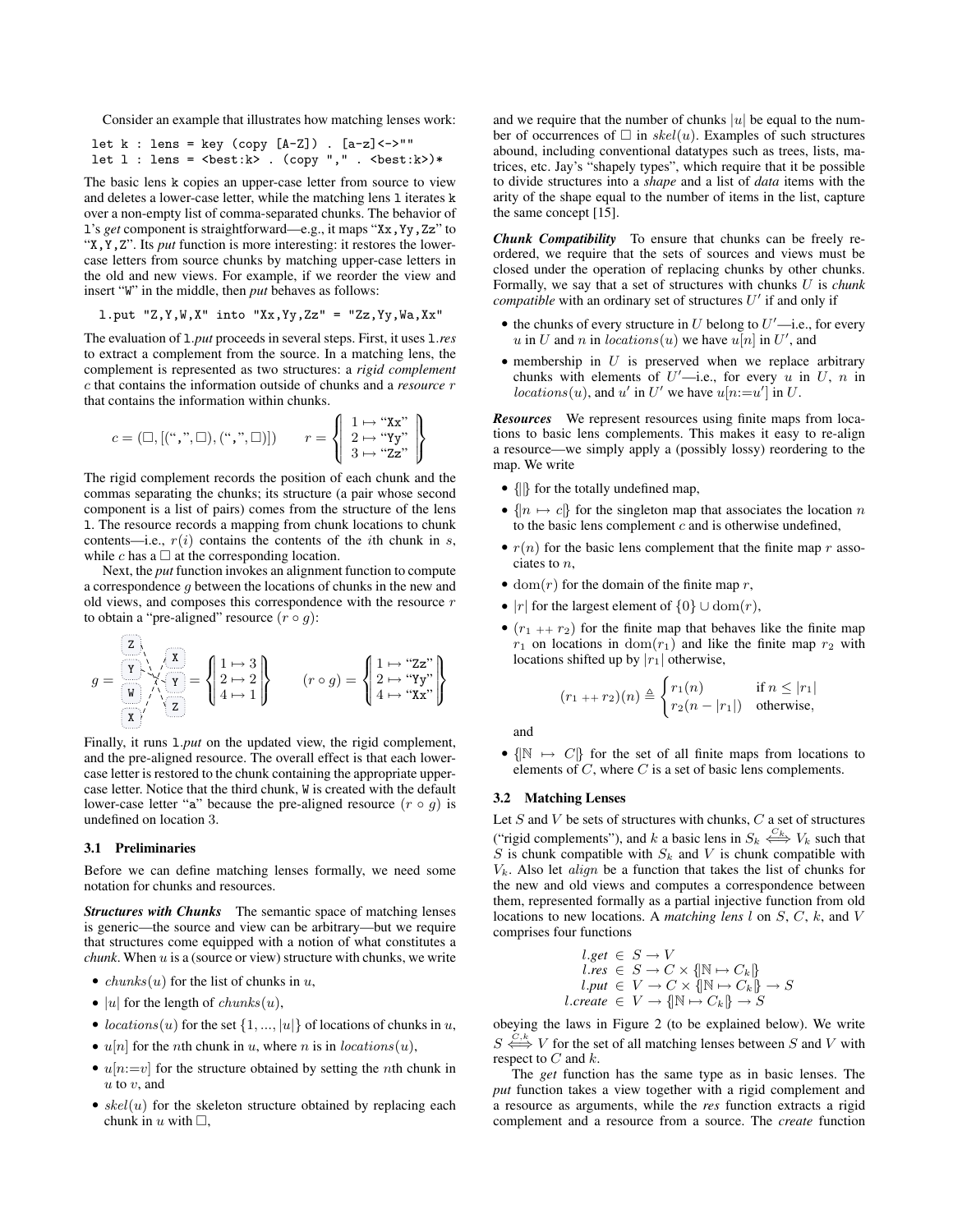| l.get $(l. put v(c,r)) = v$                                          | (PUTGET)                | $n \in (locations(v) \cap dom(r))$<br>(CHUNKPUT)<br>$(l. put v(c,r))[n] = k. put v[n] (r(n))$               |
|----------------------------------------------------------------------|-------------------------|-------------------------------------------------------------------------------------------------------------|
| l.put (l.get s) (l.res s) = s<br>$locations(s) = locations(l.get s)$ | (GETPUT)<br>(GETCHUNKS) | $n \in (locations(v) \setminus dom(r))$<br>(NOCHUNKPUT)<br>$\overline{(l.put\,v\,(c,r))[n]=k.create\,v[n]}$ |
| $c, r = l$ res s<br>$locations(s) = dom(r)$                          | (RESCHUNKS)             | $skel(v) = skel(v')$<br>(SKELPUT)<br>$skel(l.put v(c,r)) = skel(l.put v'(c,r'))$                            |



takes just a view and a resource; this makes it possible for matching lenses to restore information to chunks whose rigid complement is newly created—e.g., the last chunk in the example from the beginning of this section, which contains "X". To create a source from scratch, we invoke *create* with the empty resource *{||}*.

The PUTGET and GETPUT laws in Figure [2](#page-4-1) express the same fundamental conditions as the corresponding basic lens laws; the remaining laws capture essential constraints on the handling of chunks. The GETCHUNKS law stipulates that the *get* function must carry each chunk in the source to a chunk in the view; the RESCHUNKS law imposes an analogous constraint on the resource generated by *res*. (We do not state PUTCHUNKS as a law because it can be derived from the other laws.)

The CHUNKPUT and NOCHUNKPUT laws are the most important. They ensure that the *put* function uses its resource argument correctly. The CHUNKPUT law stipulates that the *n*th chunk in the source produced by *put* must be identical to the structure produced by applying *k.put* to the *n*th chunk in the view and the complement associated to *n* in the resource (if the resource contains a complement for *n*). For instance, in the example above, it stipulates that the second chunk in the source obtained by putting back the updated view "Z, Y, W, X" using the pre-aligned resource  $(r \circ g)$  must be equal to the result obtained by applying k*.put* to "Z,Y,W,X"[2] and  $(r \circ g)(2)$ —i.e., to "Y" and "Yy". The NOCHUNKPUT law is similar, but handles the case where the resource does not contain a complement for *n*. For example, it stipulates that the third chunk in the source must be equal to the result obtained by applying k*.create* to "Z, Y, W, X" $[3]$ —i.e., "W".

The last law, SKELPUT, states that the skeleton of the sources produced by *put* must not depend on any of the chunks in the view or complements in the resource. Among other things, this law is critical for ensuring that matching lenses translate reorderings on the view to reorderings on the source.

Compared to the basic lens laws, these laws have a somewhat low-level and operational feel, spelling out the handling of chunks and resources in quite a bit of detail. Other axiomatizations of matching lenses are possible (see Section [9\)](#page-10-2). We chose these laws because they express conditions that are readily verified using simple, local checks. In addition, we can use them to derive higherlevel properties. For instance, we can show that the *put* function translates reorderings on the chunks in the view to corresponding reorderings on the chunks in the source. We write Perms(*u*) for the set of permutations of chunks in *u* and  $\circlearrowleft_q u$  for the structure obtained by reordering the chunks of *u* according to a permutation *q*. The next lemma follows directly from the matching lens laws:

<span id="page-4-2"></span>**3.1 Lemma [ReorderPut]:** Let *l* be a matching lens in  $S \overset{C,k}{\Longleftrightarrow} V$ . For every view *v* in *V*, rigid complement *c* in *C*, resource *r* in  $\{ \mathbb{N} \mapsto k.C \}$ , and permutation *q* in Perms(*v*), we have  $\circlearrowleft_q$  $(l. put \, v \, (c, r)) = l. put \, (\circlearrowleft_q v) \, (c, r \circ q^{-1}).$ 

Lowering To complete the discussion of semantics, we define a coercion  $|\cdot|$  (pronounced "lower") that takes a matching lens

<span id="page-4-1"></span>*l* in  $S \stackrel{C,k}{\iff} V$  and packages it up with the interface of a basic lens in  $S \iff V$ . This coercion performs the steps needed to actually *use* the *put* component of a matching lens, as described in the example at the start of this section. It turns out that we only need a single constraint on the alignment function *align* to ensure well-behavedness of the lens resulting from  $\cdot$ *|*: when presented with identical lists of chunks, it must yield the identity alignment.

| $l \in S \stackrel{\mathcal{L},k}{\Longleftrightarrow} V$   |
|-------------------------------------------------------------|
| $ l  \in S \stackrel{\mathcal{L},k}{\Longleftrightarrow} V$ |
| $get \ s \ = \ l.get \ s$                                   |
| $res \ s \ = \ s$                                           |
| $put \ v \ s \ = l.put \ v \ (c, \ r \circ g)$              |
| where $(c, r) = l.res \ s$                                  |
| order $v = l.create \ v \ \{\ \}$                           |

The typing rule in the top box can be read as a lemma asserting that, if *l* is a matching lens in  $S \stackrel{C,k}{\iff} V$ , then  $|l|$  is a basic lens in  $S \stackrel{S}{\iff} V$ . A proof appears in the long version of this paper.

The bottom box defines the components of *⌊l⌋*. The *get* function is just *l.get*. The *res* function uses the whole source as the basic lens complement. The *put* function takes a (possibly updated) view *v* and a basic lens complement *s* as arguments. It first uses *l.res* to calculate a rigid complement *c* and a resource *r* from *s*, and then uses *align* to calculate a correspondence *g* between the locations of chunks in the updated view *v* and chunks in the original view *l.get s*. Next, it composes *r* and *g* as functions, which has the effect of rearranging the complements in the resource *r* according to the alignment *g*. To finish the job, the *put* function passes *v*, *c*, and (*r ◦ g*) to *l.put*, which produces the new source. The basic *create* function invokes *l.create* with the view and the empty resource.

#### <span id="page-4-0"></span>4. Matching Lenses for Strings

Having defined the semantic space of matching lenses, we now turn our attention to syntax. This section defines a collection of matching lens primitives for strings, based on the basic and dictionary lenses for strings that we have studied previously [\[3,](#page-11-3) [12\]](#page-11-6).

#### 4.1 Notation

Let  $\Sigma$  be a finite alphabet (e.g., ASCII). The  $\epsilon$  symbol denotes the empty string and  $(u \cdot v)$  denotes the concatenation of strings  $u$ and *v*. A language *L* is a subset of  $\Sigma^*$ ; concatenation is lifted to languages in the usual way:  $L_1 \cdot L_2 \triangleq \{u \cdot v \mid u \in L_1 \text{ and } v \in L_2\}.$ The iteration of a language *L* is  $L^* \triangleq \bigcup_{n=0}^{\infty} L^n$ , where  $L^n$  denotes the *n*-fold concatenation of *L* with itself.

Many of our definitions require that every string in the concatenation of two languages have a unique factorization into smaller strings belonging to the languages being concatenated.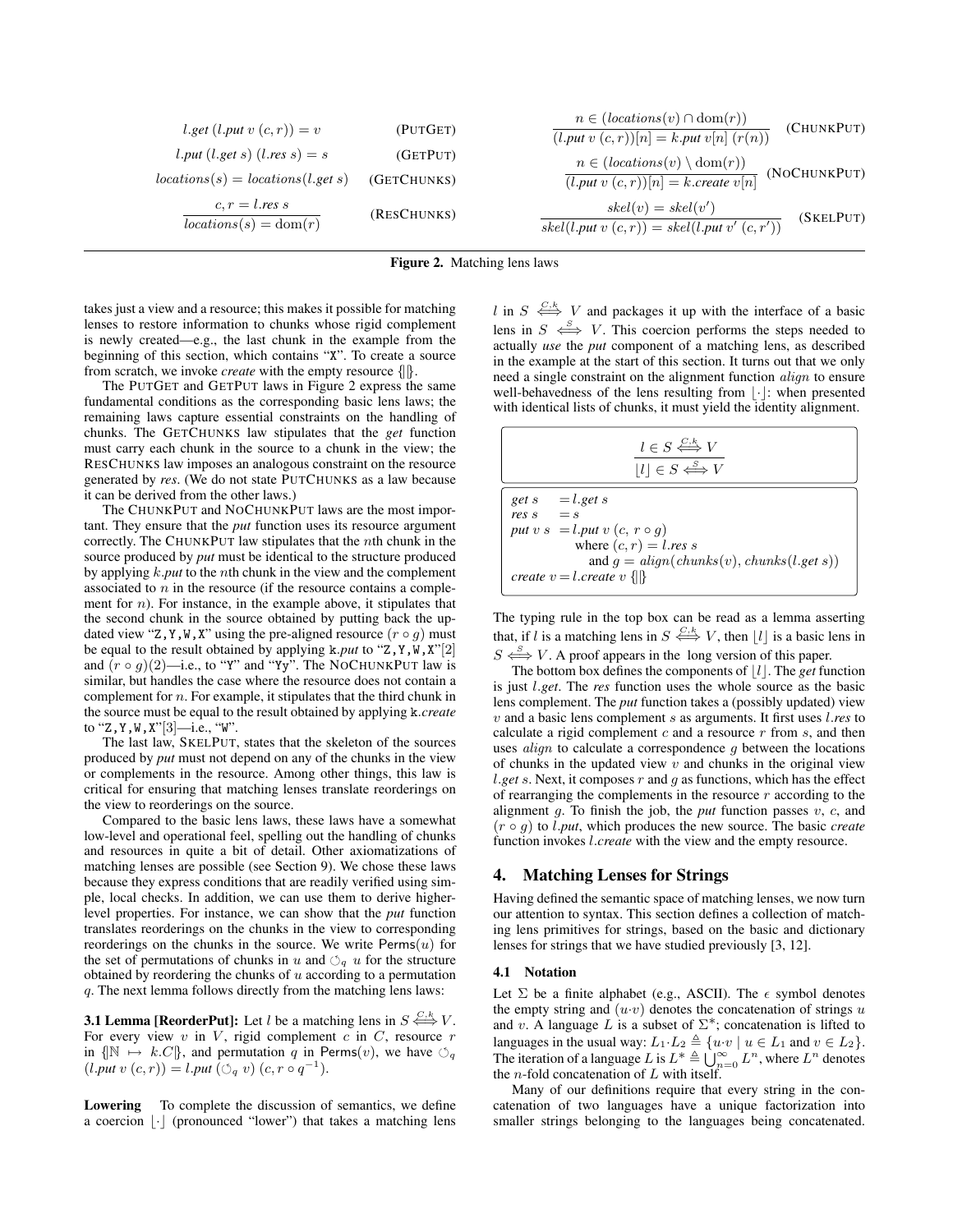Two languages *L*<sup>1</sup> and *L*<sup>2</sup> are *unambiguously concatenable*, written  $L_1$ <sup>1</sup> $L_2$ , provided that, for all strings  $u_1$  and  $v_1$  in  $L_1$  and  $u_2$  and  $v_2$  in  $L_2$ , if  $(u_1 \cdot u_2) = (v_1 \cdot v_2)$  then  $u_1 = v_1$  and  $u_2 = v_2$ . Similarly, a language  $\vec{L}$  is *unambiguously iterable*, written  $L^{1*}$ , if for all strings  $u_1$  to  $u_m$  and  $v_1$  to  $v_n$  in  $L$ , if  $(u_1 \cdots u_m) = (v_1 \cdots v_n)$ then  $m = n$  and  $u_i = v_i$  for *i* from 1 to *n*.

The set of regular expressions is generated by the grammar

$$
\mathcal{R} ::= \emptyset \mid u \mid \mathcal{R} \cdot \mathcal{R} \mid \mathcal{R} | \mathcal{R} \mid \mathcal{R}^*
$$

where  $u$  ranges over strings. The denotation  $\llbracket E \rrbracket$  of a regular expression *E* is a regular language. Regular languages are closed under the boolean operators and have many decidable properties including emptiness, inclusion, and equivalence. It is also decidable whether two regular languages are unambiguously concatenable and whether a single regular language is unambiguously iterable (see [\[2,](#page-11-23) Prop. 4.1.3]).

#### 4.2 Types

The types of our primitives are given by regular languages of strings decorated with annotations that indicate the locations of chunks. Let '*⟨*' and '*⟩*' be fresh symbols not in Σ. The set of *chunkannotated regular expressions* is generated by the grammar:

$$
\mathcal{A} \ ::= \ \mathcal{R} \ | \ \langle \mathcal{R} \rangle \ | \ \mathcal{A} | \mathcal{A} \ | \ \mathcal{A} \cdot \mathcal{A} \ | \ \mathcal{A}^*
$$

Note that every ordinary regular expression is also a chunkannotated regular expression and that chunks are not nested. The denotation  $\llbracket A \rrbracket$  of a chunk-annotated regular expression A is a language of chunk-annotated strings—i.e., a set of strings over the extended alphabet Σ*∪ {*'*⟨*'*,* '*⟩*'*}* in which occurrences of '*⟨*' and '*⟩*' are balanced and not nested. We use these annotations to determine the number  $|u|$  of chunks in *u*, the chunk  $u[n]$  at *n* in *u*, and so on. For example, if *u* is " $\langle A1 \rangle \langle B2 \rangle \langle C3 \rangle$ ", then |*u*| is 3, *u*[2] is "B2", and  $u[2:=``Z9"]$  is " $\langle A1 \rangle \langle Z9 \rangle \langle C3 \rangle$ ".

Although our primitives formally manipulate chunk-annotated strings, we can also use them to process ordinary strings—indeed, this is how we most often use them! Let *⌊·⌋* be the function that maps chunk-annotated strings to ordinary strings (by removing '*⟨*' and '*⟩*' characters and mapping every other character to itself), and lift  $|\cdot|$  to languages in the obvious way. We say that a language of chunk-annotated strings *L* is *chunk unambiguous* if and only if  $L$  is isomorphic to  $|L|$ . Not all languages are chunk unambiguous—e.g., in  $\{``\langle a \rangle b'', ``a \langle b \rangle"\}$  the ordinary string "*ab*" corresponds to two different chunk-annotated strings—but for languages that are, we can get back and forth between ordinary strings and chunk-annotated strings unambiguously. Using the isomorphism between a chunk-unambiguous language and its erasure, we can view our matching lens primitives as acting either on chunkannotated strings or on ordinary strings. To use a component of a lens to process an ordinary string, we first "parse" the input string, then apply the lens function to the resulting chunk-annotated string, and finally erase the annotations in the chunk-annotated output string. Moreover, for languages given by chunk-annotated regular expressions, implementing parse and erase functions is straightforward. In each of the typing rules below, we will be careful to ensure that the source and view types are chunk unambiguous.

#### 4.3 Primitives

The first two primitives convert basic lenses into matching lenses.

Lift It should be clear that matching lenses generalize basic lenses. The *lift* operator witnesses this fact, and makes it possible to use basic lenses like copy and <-> as matching lenses. As the source and view are ordinary strings, the lifted lens does not have chunks so it satisfies the new matching lens laws vacuously.

| $k' \in S' \stackrel{C'}{\iff} V'$                                                                                                         | $k \in S \iff V$ |
|--------------------------------------------------------------------------------------------------------------------------------------------|------------------|
| $\widehat{k} \in S \stackrel{\mathcal{C},k'}{\iff} V$                                                                                      |                  |
| $= k.get s$<br>get s<br>$= k \cdot res \cdot s, \{ \parallel \}$<br>res s<br>put $v(c, r) = k$ . put $v c$<br>create $v(r) = k$ . create v |                  |

Note that the basic lens  $k'$  mentioned in the type of  $k$  is arbitrary.

Match Another way to lift a basic lens is to place it in a chunk:

$$
\frac{k \in S \xleftarrow{C} V}{\langle k \rangle \in \langle S \rangle \xleftarrow{\langle \Box \rangle \cdot k} \langle V \rangle}
$$
\nget s = k.get s  
\nres s = \Box, \{1 \mapsto k-res s\}  
\nput v (\Box, r) = \begin{cases} k.put v (r(1)) \text{ if } 1 \in \text{dom}(r) \\ k.create v \text{ otherwise} \end{cases}  
\ncreate v r = \begin{cases} k.put v (r(1)) \text{ if } 1 \in \text{dom}(r) \\ k.create v \text{ otherwise} \end{cases}

The lens  $\langle k \rangle$  (pronounced "match  $k$ ") is the essential matching lens. It uses the basic lens *k* to process strings in both directions, treating the entire source as a reorderable chunk. The *get* component of *⟨k⟩* simply passes off control to the basic lens *k*. The *res* function takes a source  $s$  and produces  $\Box$  as the rigid complement and *{|*1 *7→ k.res s|}* as the resource. The *put* function accesses the complement through its resource argument: it invokes *k.put* on the view and  $r(1)$  if r is defined on 1 and *k*.*create* on the view otherwise. The *create* function is identical. In examples, we often specify the global *align* parameter as an argument to match—e.g., we write <br/>best:k> to indicate that chunks should be aligned using the "best" heuristic. The typechecker verifies that all occurrences of match use the same heuristic—see Section [5.](#page-7-0)

Concatenation These regular operators represent a core language that can be used to express many useful transformations on strings. Concatenation is simplest:

$$
l_1 \in S_1 \xleftrightarrow{\sum_{i=1}^{n} V_i} \qquad [S_1] \cdot [S_2]
$$
\n
$$
\frac{l_2 \in S_2 \xleftrightarrow{\sum_{i=1}^{n} V_2} \qquad [V_1] \cdot [V_2]}{l_1 \cdot l_2 \in (S_1 \cdot S_2) \xleftrightarrow{\sum_{i=1}^{n} V_i} \qquad (V_1 \cdot V_2)}
$$
\n
$$
l_2 \neq (S_1 \cdot S_2) \qquad \frac{V_1 \cdot V_2 \cdot (V_1 \cdot V_2)}{V_1 \cdot V_2 \cdot V_2}
$$
\n
$$
l_3 \neq (S_1 \cdot S_2) \qquad \frac{V_2 \cdot (S_1 \cdot S_2)}{V_1 \cdot V_2 \cdot V_1} \qquad (S_2 \cdot S_2)
$$
\n
$$
l_4 \neq (S_1 \cdot S_2) \qquad \frac{V_1 \cdot V_2 \cdot (S_1 \cdot S_2)}{V_1 \cdot V_2 \cdot V_1} \qquad (S_1 \cdot S_1 \cdot S_2)
$$
\n
$$
l_5 \neq (S_1 \cdot S_2)
$$
\n
$$
l_6 \neq (S_1 \cdot S_2)
$$
\n
$$
l_7 \neq (S_1 \cdot S_2)
$$
\n
$$
l_8 \neq (S_1 \cdot S_2)
$$
\n
$$
l_9 \neq (S_1 \cdot S_2)
$$
\n
$$
l_9 \neq (S_1 \cdot S_2)
$$
\n
$$
l_9 \neq (S_1 \cdot S_2)
$$
\n
$$
l_9 \neq (S_1 \cdot S_2)
$$
\n
$$
l_9 \neq (S_1 \cdot S_2)
$$
\n
$$
l_1 \cdot S_2
$$
\n
$$
l_2 \cdot S_2
$$
\n
$$
l_3 \neq (S_1 \cdot S_2)
$$
\n
$$
l_4 \neq (S_1 \cdot S_2)
$$
\n
$$
l_5 \neq (S_1 \cdot S_2)
$$
\n
$$
l_6 \neq (S_1 \cdot S_2)
$$
\n
$$
l_7 \neq (S_1 \cdot S_2)
$$
\n
$$
l
$$

The *get* function splits the source into  $s_1$  and  $s_2$ , applies the *get* functions of *l*<sup>1</sup> and *l*<sup>2</sup> to these strings, and concatenates the results. We write  $s_1 \cdot s_2$  in patterns to indicate that  $s_1$  and  $s_2$  are strings in  $S_1$  and  $S_2$  that concatenate to  $s_1 \tcdot s_2$ . The typing rule requires that the concatenation of  $[S_1]$  and  $[S_2]$  be unambiguous, so  $s_1$  and  $s_2$  are unique. Also, as  $\overline{S}_1$  and  $\overline{S}_2$  are chunk unambiguous, this condition also ensures that  $S_1 \cdot S_2$  is chunk unambiguous.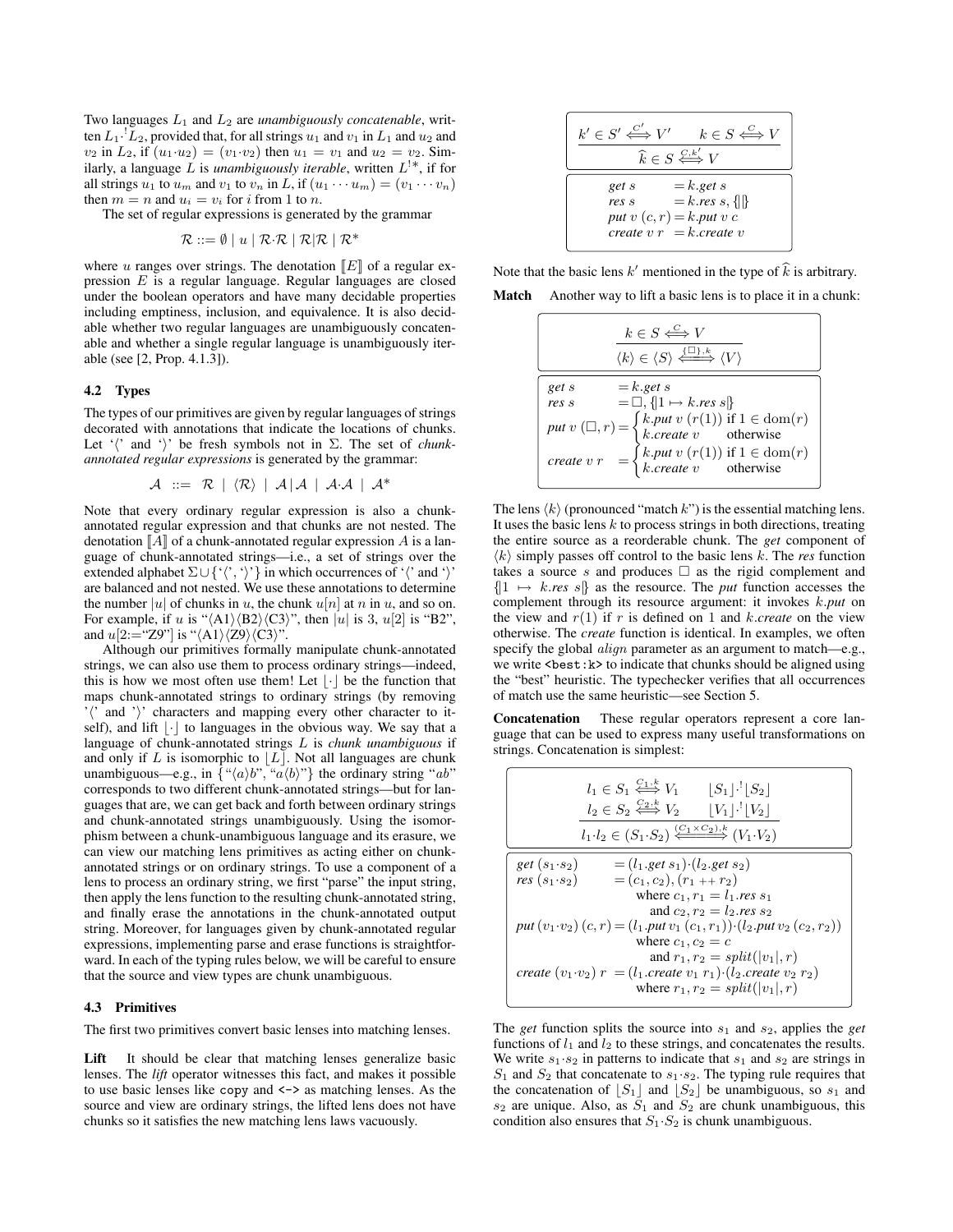The *res* function applies  $l_1$ *.res* to  $s_1$  and  $l_2$ *.res* to  $s_2$ *, yielding* rigid complements  $c_1$  and  $c_2$  and resources  $r_1$  and  $r_2$ . It merges the rigid complements into a pair  $(c_1, c_2)$  and the resources into a finite map  $(r_1 + r_2)$ . As the same basic lens *k* is mentioned in the types of both  $l_1$  and  $l_2$ , the resources  $r_1$ ,  $r_2$ , and  $(r_1 + r_2)$  are all finite maps in  $\{N \mapsto C_k\}$ .<sup>[4](#page-6-0)</sup> This ensures that we can freely reorder the resource and pass arbitrary portions of it to  $l_1$  and  $l_2$ .

The *put* function splits each of the view, rigid complement, and resource in two, applies the *put* functions of  $l_1$  and  $l_2$  to the corresponding pieces of each, and concatenates the results. It splits the resource using *split*, which yields a resource that behaves like *r* on locations less than or equal to  $|v_1|$  and one that behaves like *r* shifted down by  $|v_1|$  on locations greater than  $|v_1|$ . Formally, *split* is defined as follows:

$$
(\pi_1(split(n,r)))(m) = \begin{cases} r(m) & \text{if } m \le n \text{ and } m \in \text{dom}(r) \\ \text{undefined otherwise} \\ (\pi_2(split(n,r)))(m) = \begin{cases} r(m+n) & \text{if } (m+n) \in \text{dom}(r) \\ \text{undefined otherwise.} \end{cases}
$$

Splitting resources in this way ensures that a complement aligned with a chunk in the view remains aligned with the same chunk in the corresponding substring of the view. The proof of GETPUT uses the equality  $split(|r_1|, r_1 + r_2) = (r_1, r_2)$ .

The typing rule requires that  $l_1$  and  $l_2$  be defined over the same basic lens *k*, which ensures that the resource  $(r_1 + r_2)$ has a uniform type. It is tempting to relax this condition and allow  $l_1$  and  $l_2$  to be defined over different basic lenses, as long as those lenses have compatible complements. Unfortunately, this would require accepting weaker properties. For example, consider  $\langle k_1 \rangle \cdot \langle k_2 \rangle$ , where  $k_1$  and  $k_2$  are defined as follows:

$$
k_1 \triangleq (a \leftrightarrow b \mid b \leftrightarrow a \mid c \leftrightarrow c) \in \{a, b, c\} \stackrel{()}{\iff} \{a, b, c\}
$$

$$
k_2 \triangleq (a \leftrightarrow b \mid b \leftrightarrow c \mid c \leftrightarrow a) \in \{a, b, c\} \stackrel{()}{\iff} \{a, b, c\}
$$

Invoking *put* on "bc" yields "ab" as a result.<sup>[5](#page-6-1)</sup> Swapping the chunks of "bc" gives "cb". According to Lemma [3.1,](#page-4-2) the *put* function should produce "ba"—i.e., the string obtained by swapping the chunks of "ab". But this is not what happens: invoking *put* on "cb" yields "ca". Thus, although it is tempting to allow matching lenses to use different lenses to process chunks, we do not allow it.

Kleene Star The Kleene star operator iterates a lens:

| $ S ^{!*}$ $ V ^{!*}$ $l \in S \stackrel{C,k}{\iff} V$<br>$l^* \in S^* \stackrel{(C \; \text{list})_k}{\longrightarrow} V^*$                                 |  |  |
|--------------------------------------------------------------------------------------------------------------------------------------------------------------|--|--|
| $get(s_1 \cdots s_n)$ = $(l.get s_1) \cdots (l.get s_n)$                                                                                                     |  |  |
| $res(s_1 \cdots s_n) = [c_1, \ldots, c_n], (r_1 + \ldots + r_n)$<br>where $c_i, r_i = l$ res $s_i$ for $i \in \{1, \ldots, n\}$                              |  |  |
| put $(v_1 \cdots v_n)(c, r) = s'_1 \cdots s'_n$                                                                                                              |  |  |
| where $s'_{i} = \begin{cases} l.put \, v_{i} \, (c_{i}, r_{i}) \, i \in \{1, , \min(n, m)\} \\ l.create \, v_{i} \, r_{i} \, i \in \{m+1, , n\} \end{cases}$ |  |  |
| and $[c_1, \cdots, c_m] = c$                                                                                                                                 |  |  |
| and $r'_0 = r$                                                                                                                                               |  |  |
| and $r_i, r'_i = split( v_i , r'_{(i-1)})$ for $i \in \{1, , n\}$                                                                                            |  |  |
| create $(v_1 \cdots v_n) r = (l \cdot \text{create } v_1 r_1) \cdots (l \cdot \text{create } v_n r_n)$                                                       |  |  |
| where $r'_0 = r$                                                                                                                                             |  |  |
| and $r_i, r'_i = split( v_i , r'_{(i-1)})$ for $i \in \{1, , n\}$                                                                                            |  |  |

<span id="page-6-0"></span><sup>&</sup>lt;sup>4</sup> Recall that  $C_k$  is the set of basic lens complements for  $k$ .

The *get* and *res* components of the Kleene star lens are straightforward generalizations of the corresponding components of the concatenation lens. The *put* function, however is different. Because it must be a total function, it needs to handle situations where the number of substrings of the view is different than the number of items in the list of rigid complements—i.e., chunks have been added to or removed from the view. When there are more rigid complements than substrings of the view, the lens simply discards the extra complements. When there are more substrings than rigid complements, it processes the extra substrings using *l.create*. This is the reason that *create* takes a resource as an argument the resource often has entries for the extra chunks (especially if the Kleene star lens appears embedded in an instance of the lower combinator, which pre-aligns the resource against the updated view before it invokes *put*).

Union The final regular operator is union:

| $l_1 \in S_1 \stackrel{C_1,k}{\iff} V_1$ $[S_1] \cap [S_2] = \emptyset$<br>$l_2 \in S_2 \stackrel{C_2,k}{\iff} V_2 \quad  V_1  \cap  V_2  \subseteq  V_1 \cap V_2 $<br>$l_1   l_2 \in (S_1 \cup S_2) \xleftrightarrow{(C_1 + C_2), k} (V_1 \cup V_2)$                                                                                                                                                                             |  |  |
|-----------------------------------------------------------------------------------------------------------------------------------------------------------------------------------------------------------------------------------------------------------------------------------------------------------------------------------------------------------------------------------------------------------------------------------|--|--|
|                                                                                                                                                                                                                                                                                                                                                                                                                                   |  |  |
| $= \begin{cases} l_1.gets \text{ if } s \in \lfloor S_1 \rfloor \\ l_2.gets \text{ if } s \in \lfloor S_2 \rfloor \end{cases}$<br>get s                                                                                                                                                                                                                                                                                           |  |  |
| $=\begin{cases} Inl(c_1), r_1 \text{ if } s \in [S_1] \ Inr(c_2), r_2 \text{ if } s \in [S_2] \end{cases}$<br>res s                                                                                                                                                                                                                                                                                                               |  |  |
| where $c_1, r_1 = l_1$ res $s_1$                                                                                                                                                                                                                                                                                                                                                                                                  |  |  |
| and $c_2, r_2 = l_2$ res $s_2$                                                                                                                                                                                                                                                                                                                                                                                                    |  |  |
|                                                                                                                                                                                                                                                                                                                                                                                                                                   |  |  |
| $\textit{put~} v~(c,r) = \begin{cases} l_1.\textit{put}~v~(c_1,r)~\textit{if}~v \in \llbracket V_1 \rrbracket \wedge c = \textit{Inl}(c_1) \\ l_2.\textit{put}~v~(c_2,r)~\textit{if}~v \in \llbracket V_2 \rrbracket \wedge c = \textit{Inr}(c_2) \\ l_1.\textit{create~} v~r~\quad \textit{if}~v \not \in \llbracket V_2 \rrbracket \wedge c = \textit{Inr}(c_2) \\ l_2.\textit{create~} v~r~\quad \textit{if}~v \not \in \llbr$ |  |  |
| $\begin{cases} l_1 \text{.create } v \ r \text{ if } v \in [V_1] \\ l_2 \text{.create } v \ r \text{ if } v \notin [V_1] \end{cases}$<br>create v r                                                                                                                                                                                                                                                                               |  |  |

The union lens behaves like a bidirectional conditional operator. The *get* function selects  $l_1.get$  or  $l_2.get$  by testing whether the source string belongs to  $|S_1|$  or  $|S_2|$ . The typing rule requires that these types be disjoint, so this choice is deterministic.

The *res* function also selects  $l_1$ *.res* or  $l_2$ *.res* by testing the source string. It places the resulting rigid complement in a tagged sum, producing  $Inl(c)$  if the source belongs to  $|S_1|$  and  $Inr(c)$  if it belongs to  $|S_2|$ . It does not tag the resource—because  $l_1$  and  $l_2$ are defined over the same basic lens *k* for chunks, we can safely pass a resource computed by  $l_1$ *res* to  $l_2$ *. put* and vice versa.

The *put* function is slightly more complicated, because the typing rule allows the view types to overlap. It tries to select one of  $l_1$ *.put* or  $l_2$ *.put* using the view and uses the rigid complement disambiguate cases where the view belongs to both  $|V_1|$  and  $|V_2|$ . The *create* function is similar. Note that because *put* is a total function, it needs to handle cases where the view belongs to  $( [V_1] \setminus )$  $|V_2|$  but the complement is of the form  $Inr(c)$ . To satisfy the PUTGET law, it must invoke one of *l*1's component functions, but it cannot invoke  $l_1$ *put* because the rigid complement  $c$  does not necessarily belong to  $C_1$ . It discards  $c$  and uses  $l_1$ *. create* instead.

The side condition  $(|V_1| \cap |V_2|) \subseteq |V_1 \cap V_2|$  in the typing rule for union ensures that  $(V_1 \cup V_2)$  is chunk unambiguous—i.e., that strings in the intersection  $(V_1 \cap V_2)$  have unique parses. It rules out languages of chunk-annotated strings such as  $\{``\langle a \rangle b", "a \langle b \rangle"\}$ .

Composition The composition operator puts two matching lenses in sequence:

<span id="page-6-1"></span> $5$ As  $k_1$  and  $k_2$  are "bijective", the rigid complement and resource do not affect the evaluation of *put*.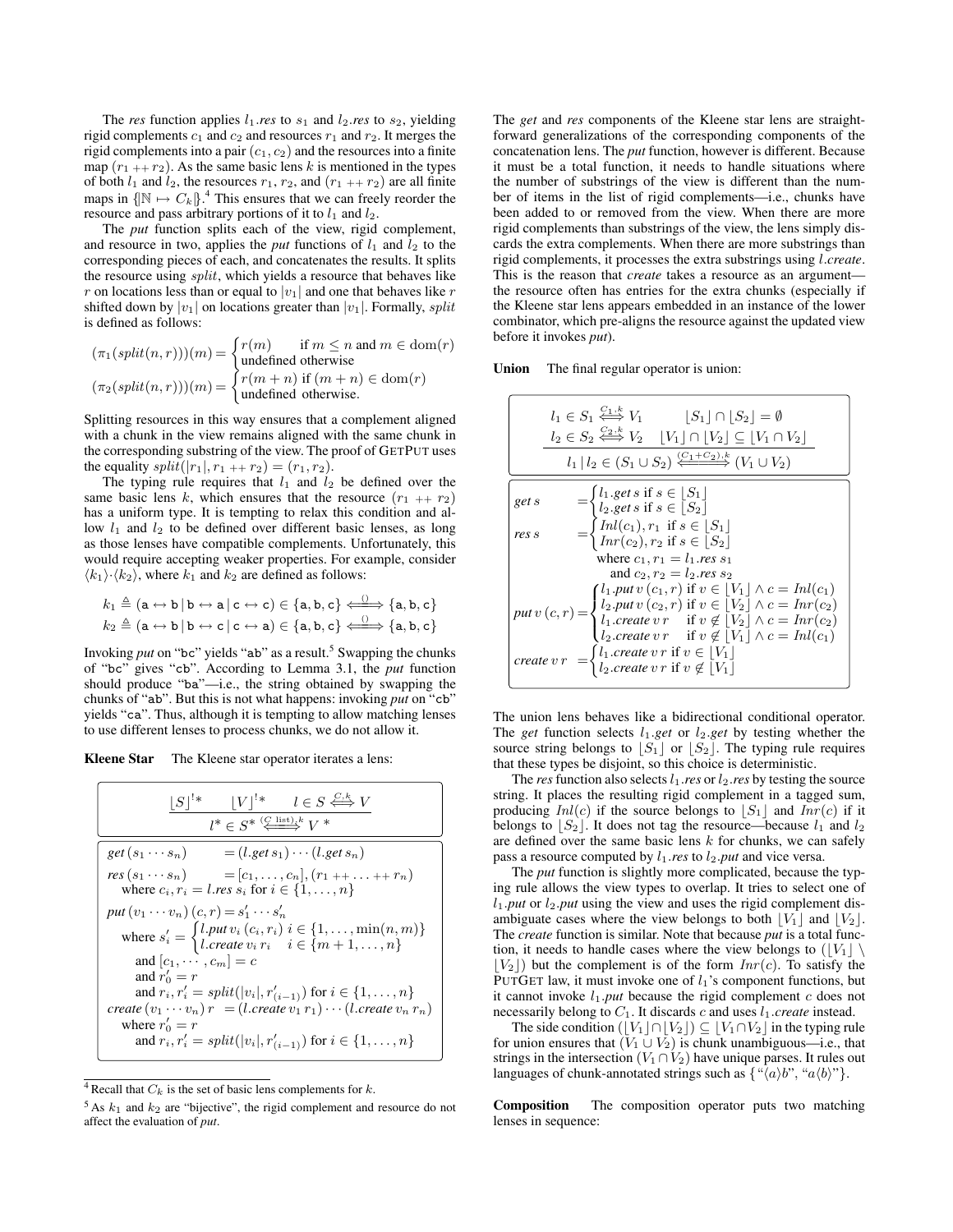| $l_1 \in S \xleftrightarrow{\mathcal{C}_1, k_1} U$<br>$l_2 \in U \stackrel{C_2,k_2}{\iff} V$<br>$l_1: l_2 \in S \stackrel{(C_1 \otimes C_2), (k_1; k_2)}{\xrightarrow{(-\infty)}} V$                                                                                                                                                                                                                         |
|--------------------------------------------------------------------------------------------------------------------------------------------------------------------------------------------------------------------------------------------------------------------------------------------------------------------------------------------------------------------------------------------------------------|
| $= l_2.get(l_1.get s)$<br>get s<br>$=\langle c_1,c_2\rangle, zip \r_1 r_2$<br>res s<br>where $c_1, r_1 = l_1$ res s<br>and $c_2, r_2 = l_2$ res ( $l_1$ get s)<br>put v $(\langle c_1, c_2 \rangle, r) = l_1$ . put $(l_2$ . put v $(c_2, r_2)$ $(c_1, r_1)$<br>where $r_1, r_2 = unzip r$<br>$=$ l <sub>1</sub> .create (l <sub>2</sub> .create v $r_2$ ) $r_1$<br>create v r<br>where $r_1, r_2 = unzip r$ |

This operator is especially interesting as a matching lens because it handles alignment in two sequential phases of computation. Composition provides strong evidence that our design for matching lenses is robust. Unlike the composition operator defined in our previous work on dictionary lenses, whose behavior was often unpredictable, the constraints imposed by the matching lens laws lead naturally to a definition of an operator whose behavior is intuitive.

The *get* function applies *l*1*.get* and *l*2*.get* in sequence. The *res* function applies  $l_1$ *.res* to the source  $s$ , yielding a rigid complement  $c_1$  and resource  $r_1$ , and  $l_2$ *.res* to  $l_1$ *.get s*, yielding  $c_2$  and  $r_2$ . It merges the rigid complements into a pair  $\langle c_1, c_2 \rangle$  and combines the resources by zipping them together, where the *zip* function takes a *C*<sub>1</sub>-resource and a *C*<sub>2</sub>-resource to a  $C_1 \otimes C_2$ -resource as follows:<sup>[6](#page-7-1)</sup>

$$
(zip\ r_1\ r_2)(m) = \begin{cases} \langle r_1(m), r_2(m) \rangle \text{ if } m \in \text{dom}(r_1) \cap \text{dom}(r_2) \\ \text{undefined} \end{cases}
$$

Note that we have the following equalities

$$
dom(r_1) = locations(s) \tby RESCHUNKS for l_1= locations(l.get s) \tby GETCHUNKS for l_1= dom(r_2) \tby RESCHUNKS for l_2
$$

so *zip*  $r_1$   $r_2$  is defined on all locations in  $dom(r_1)$  and  $dom(r_2)$ . The *put* function unzips the resource and applies *l*2*.put* and

*l*1*.put* in that order. The *unzip* function is defined by

$$
(\pi_i(unzip\ r))(m) = \begin{cases} c_i & \text{if } r(m) = \langle c_1, c_2 \rangle \\ \text{undefined} & \text{otherwise} \end{cases}
$$

where  $i \in \{1, 2\}$ . Because the zipped resource represents the resources generated by  $l_1$  and  $l_2$  together, rearranging the resource has the effect of pre-aligning the resources for both phases of computation. To illustrate, consider the following example:

```
let k1 : lens =
  copy [A-Z]. copy [a-z] . [0-9]<->""
let k2 : lens = [A-Z] <->"" . key (copy [a-z])
let 1 : lens =\text{Ybest:k1} > . (copy "," . \text{Ybest:k1} > * ;\text{cbest:} k2 . (\text{copy "," . } \text{best:} k2)*
```
The *get* function takes a non-empty list of comma-separated chunks containing an upper-case letter, a lower-case letter, and a number, and deletes the number in the first phase and the upper-case letter in the second phase:

1.get  $"Aa1,Bb2,Cc3" = "a,b,c"$ 

The resource produced by *res* represents the upper-case letter and number together, so even though the alignment is only calculated against the final view, the effect after applying the alignment to the resource is that the *put* function restores information from both sequential phases to the appropriate chunk:

l.put "b,a" into "Aa1,Bb2,Cc3" = "Bb2,Aa1"

The typing rule for the composition lens requires that the view type of  $l_1$  be identical to the source type of  $l_2$ . In particular, it requires that the chunks in these types must be identical. Intuitively, this makes sense—the only way that the *put* function can reasonably translate alignments on the view back through both phases of computation to the source is if the chunks in the types of each lens agree. However, in some situations, it is useful to compose lenses that have identical erased types but different notions of chunks e.g., one lens does not have any chunks, while the other lens does have chunks. To do this "asymmetric" form of composition, we can convert both lenses to basic lenses using *⌊·⌋*, which forgets the chunks in the source and view, and compose them as basic lenses.

### <span id="page-7-0"></span>5. Alignments

So far, our discussion has focused on the core mechanisms of matching lenses—extending basic lenses with chunks and developing an interface for supplying lenses with explicit alignment directives. But we have not said where these alignment directives come from! In this section, we describe the primitives for specifying alignments implemented in our extension of the Boomerang language. We describe three alignment "species" and show how alignments can be tuned using "keys" and "thresholds". Because alignment is a fundamentally heuristic operation, the choice of an alignment function depends intimately on the details of the application at hand. One of the main strengths of the matching lens framework is its flexibility. Matching lenses can be instantiated with arbitrary alignment functions since well-behavedness does not hinge on any special properties of the function used to align chunks: the only property we require is that it returns the identity alignment when its arguments are identical. Thus, the functions described in this section are not exhaustive; it would be easy to add new primitives as needed.

Species Boomerang currently supports three different alignment "species", depicted graphically in Figure [1](#page-1-0) (a-c):

- *•* Positional: The alignment matches chunks by position. If one list contains more chunks, the extras at the end of the longer list are not matched with any chunk in the other list.
- *•* Best match: The alignment minimizes the sum of the total edit distances between matched chunks and the lengths of unmatched chunks.
- Best non-crossing match: The alignment minimizes the same heuristic as in best match, but only considers alignments with "non-crossing" edges. This heuristic can be computed efficiently using a variant of the standard algorithm for computing longest common subsequence.

For example:

```
let l : lens = key [A-Z] . [0-9]<->""
<pos:l>*.put "BCA" into "A1B2C3" = "B1C2A3"
<best:l>*.put "BCA" into "A1B2C3" = "B2C3A1"
<nonx:l>*.put "BCA" into "A1B2C3" = "B2C3A0"
```
When we convert a matching lens to a basic lens using the lower coercion,  $|\cdot|$ , the *align* function is instantiated using the species indicated in the match combinator. The Boomerang system checks that the same annotation is used on every instance of the match combinator—e.g., it disallows (<pos:1> . <nonx:1>), which uses two different species.

<span id="page-7-1"></span><sup>6</sup> The angle brackets and type operator *<sup>⊗</sup>* distinguish these pairs from the ordinary pairs generated as rigid complements for the concatenation lens.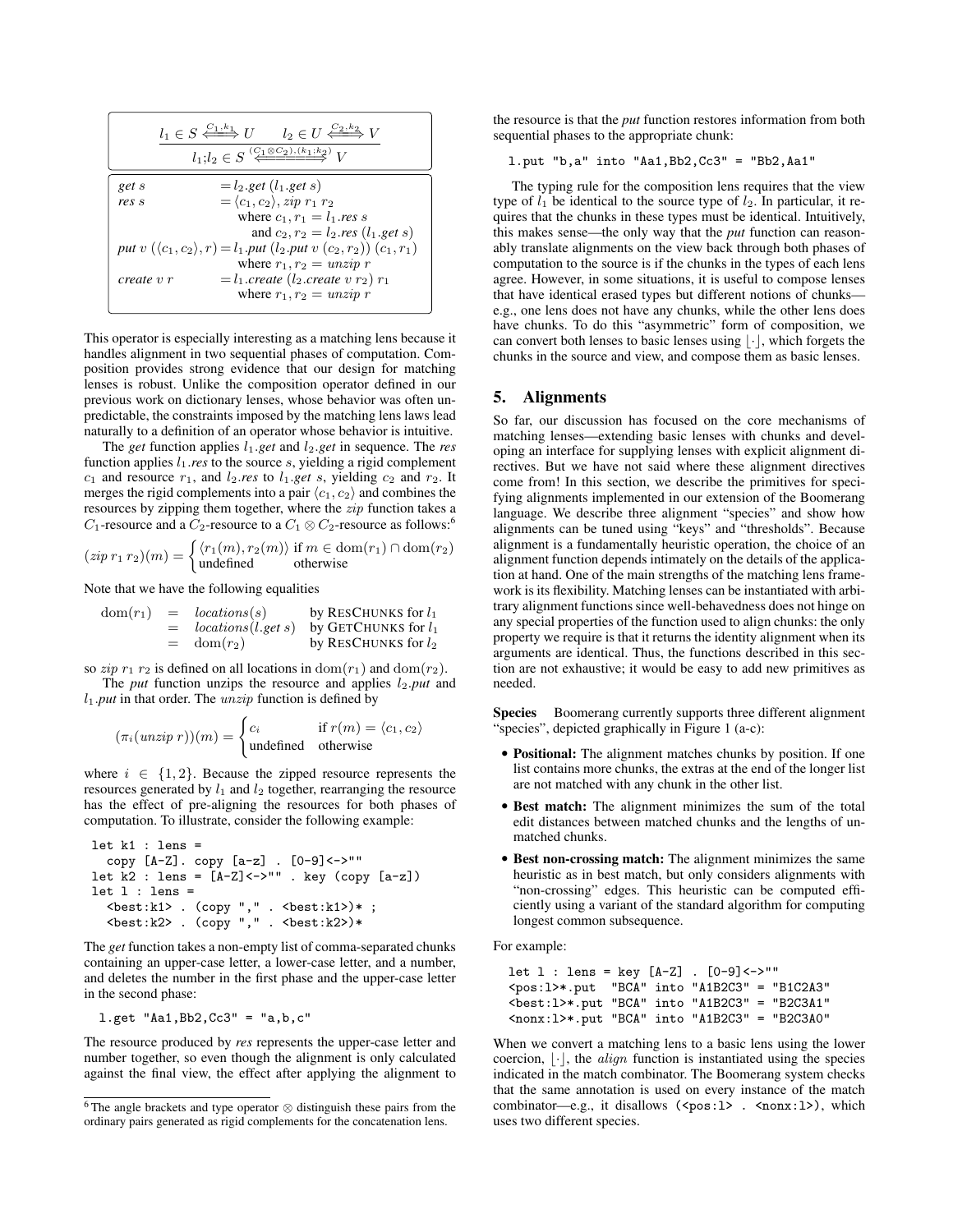Keys Typically we only want to consider a part of each chunk when we compute an alignment. Boomerang includes two primitives, key and nokey, that provide a way for programmers to control the portion of each chunk that is used to compute an alignment. These combinators take a basic lens as an argument but they do not change the *get*/*put* behavior of the lens they enclose. Instead, they add extra annotations to the view type that we use to "read off" the key for chunks (just as we use annotations on regular expressions to "read off" the locations of chunks). When the *align* function computes an alignment for two lists of chunks, it first uses the view type to extract the regions of each chunk marked as keys and then computes an alignment. To illustrate the use of keys, consider a simple example:

```
let k : lens =copy [A-Z] . copy [a-z] . [0-9]<->""
let l : lens = <b>best:k</b>l.put "CcBbAa" into "Aa1Bb2Cc3" = "Cc1Bb2Aa3"
```
This program uses the best species, but behaves positionally because the view type does not contain any key annotations—i.e., the key of every chunk is the empty string. By adding a key annotation we obtain a lens whose *put* function matches up chunks using the upper-case letters in the view:

```
let k : lens =.
.key(copy [A-Z]) . copy [a-z] . [0-9]<->""
let \overline{1} : lens = <br/> <br/>best:k>*
l.put "CcBbAa" into "Aa1Bb2Cc3" = "Cc3Bb2Aa1"
```
Note that lower-case letters, which are not marked as a part of the key, do not affect the alignment:

```
l.put "CaBbAc" into "Aa1Bb2Cc3" = "Ca3Bb2Ac1"
```
The nokey primitive is dual to key—it removes the key annotation on the view type. We can write an equivalent version of the previous lens using nokey:

```
let k : lens =key(copy [A-Z] . nokey(copy [a-z]) . [0-9]<->"")
```
These simple mechanisms for indicating keys suffice for many practical examples, but they could be extended in several ways. For example, we could provide programmers with ways to generate unique keys or build keys structured as tuples or records (rather than flattening the portion of each chunk marked as a key into a string). We plan to explore these ideas in future work.

Thresholds The best and nonx species compute alignments by minimizing the sum of the total edit distances between matched chunks and the lengths of unmatched chunks. In some applications, it is important to *not* match up chunks that are "too different," even if aligning those chunks would produce a minimal cost alignment. For instance, in the following example, where keys are three characters long

```
let k : lens = key [A-Z]{3} . [0-9]<->""let l : lens = <best:k> . (copy ";" . <best:k>)*
l.put "DBD;CCC;AAA" into
      "AAA1;BBB2;CCC3" ="DBD2;CCC3;AAA1"
```
we might prefer to not align the DBD and BBB2 chunks with each other. The best species does align them because the cost of a twocharacter edit is less than the six-character edit of deleting BBB from the view and adding DBD. To obtain the desired behavior, we can add a threshold annotation:

```
let 1 : lens =\text{ 50:} k . (copy ";" . \text{ 50:} k)*
```

```
l.put "DBD;CCC;AAA" into
      "AAA1;BBB2;CCC3" =
      "DBD0;CCC3;AAA1"
```
The best species takes an optional integer *n* as an argument. When supplied with such an integer, it minimizes the total edit distances between aligned chunks, but it only aligns chunks whose longest common subsequence is at least *n*% of the lengths of their keys. (The strict key-based alignment used in dictionary lenses can be simulated using best 100.) The revised version of the l lens does not align DBD with BBB2 because the longest common subsequence computed from their keys does not meet the threshold. The nonx species also supports thresholds. We often use nonx with a threshold to align chunks containing totally unstructured text.

# <span id="page-8-0"></span>6. Extensions

To streamline the discussion, our presentation of matching lenses in the preceding sections has made three important assumptions: (1) chunks only appear at the top level, (2) the same basic lens processes every chunk, and (3) the lens does not reorder chunks in going from source to view. Of course, in many applications, it is important to be able to nest chunks, to use different basic lenses to process chunks, and to reorder chunks. This section describes how we can extend the matching lens framework to accommodate these features. Each of these extensions is implemented in Boomerang.

#### 6.1 Nested Chunks

To handle sources with reorderable information at several different levels, it is often useful to nest chunks inside each other. For example, suppose that we want to extend our Wiki lens to handle several levels of nested structure: sections, subsections, and paragraphs. So the *get* function will map the source

```
=Grand Tours=
The grand tours are major cycling races...
==Giro d'Italia==
The Giro is usually held in May and June...
=Classics=
The classics are one-day cycling races...
==Milan-San Remo==
The Spring classic is held in March...
```
to a view that contains just section and subsection headings:

```
Grand Tours
  Giro d'Italia
Classics
  Milan-San Remo
```
If we modify the view by reordering sections and adding new subsections,

Classics Milan-San Remo Paris-Roubaix Grand Tours Giro d'Italia Tour de France

we would like paragraphs to be restored to the appropriate section or subsection.

We can build a matching lens that has chunks at multiple levels of structure using the lower combinator, which converts a matching lens to a basic lens:

```
let subsection : lens =
  "=="<-&gt" "
 key (copy HEADING) .
  (' ==\n' . PARAGRAPHS) <->"\n"
```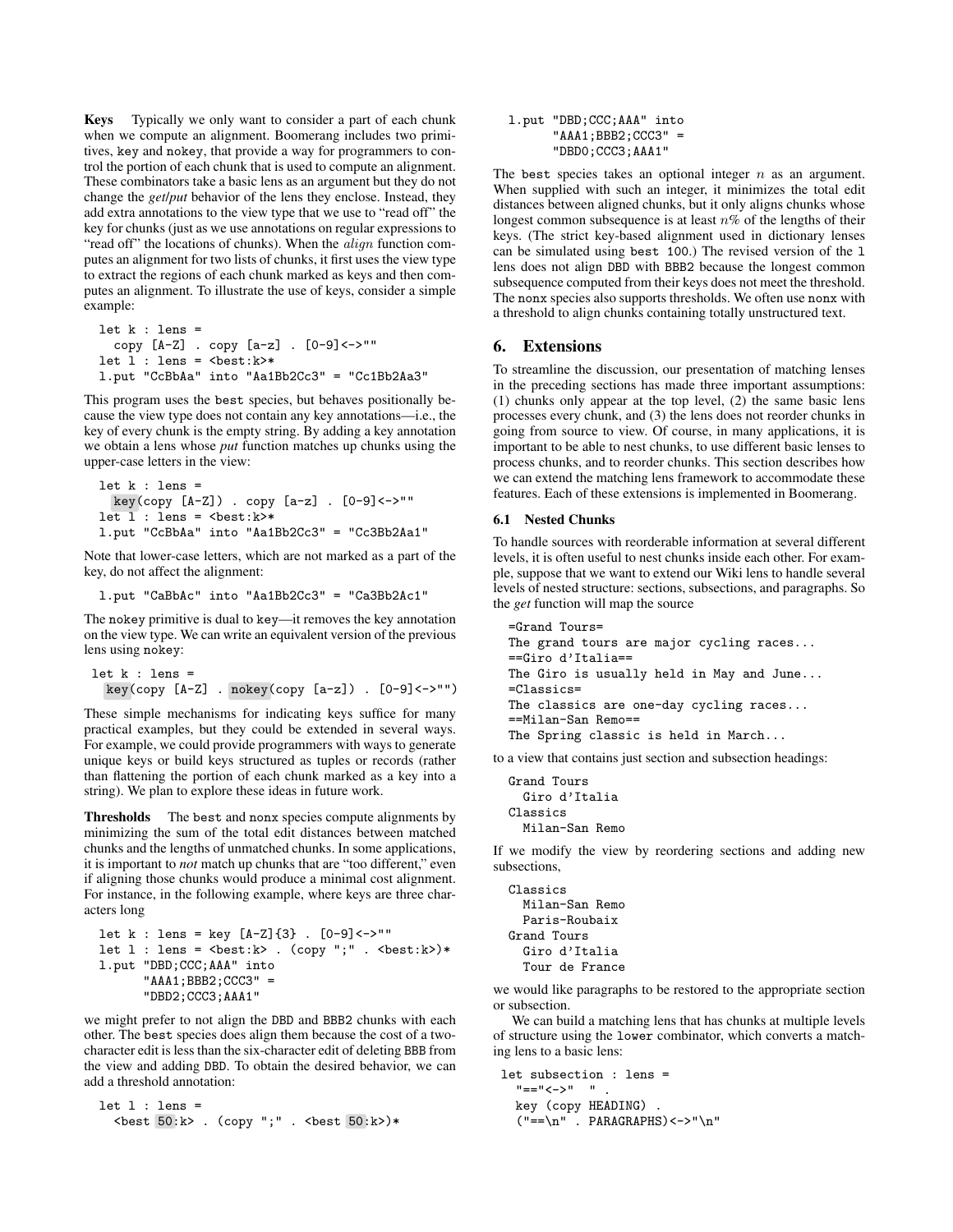```
let section : lens =
  "="<->"" .
  key (copy HEADING)
  ('='n''. PARAGRAPHS) < ->''\n' .lower <br/>best:subsection>*
let wiki : lens = <br/>best:section>*
```
The subsection lens inserts two characters of indentation, copies the heading, and deletes any paragraphs that follow. The section lens copies the heading, deletes the paragraphs that follow, and then uses lower to convert the matching lens that processes the list of subsection chunks into a basic lens. The top-level wiki lens uses the section lens to process a list of section chunks. If we *put* back the updated view into the original source, we get an updated source where paragraphs are restored appropriately:

```
=Classics=
The classics are one-day cycling races...
==Milan-San Remo==
The Spring classic is held in March...
==Paris-Roubaix==
=Grand Tours=
The grand tours are major cycling races...
==Giro d'Italia==
The Giro is usually held in May and June...
==Tour de France==
```
The main thing to notice about this program is that we can use lower to build matching lenses that process nested chunks. Lenses built in this way align chunks in strict nested fashion—e.g., in this example, the top-level wiki lens aligns the section chunks and then aligns the nested chunks for subsections within each section.

#### 6.2 Multiple Lenses

We can also build matching lenses that use different basic lenses to process chunks. Returning to our running example, suppose that we wanted a version of the wiki lens in which subsections and sections are aligned separately. Why would we want this? Observe that the lens described in the previous section never aligns subsections that appear in different sections. This means that if we move a subsection from one section to another

Classics Grand Tours Giro d'Italia Milan-San Remo

the paragraph under that subsection will be lost when we *put* the result back into the original source

```
=Classics=
The classics are one-day cycling races...
=Grand Tours=
The grand tours are major cycling races...
==Giro d'Italia==
The Giro is usually held in May and June...
==Milan-San Remo==
```
because the alignment strictly follows the nesting structure of the document.

We can build a lens that aligns section and subsections separately by using two different kinds of chunks, as in the following program, written using "tags":

```
let section : lens =
  "=" -" <- > ""key (copy HEADING) .
  ('='n' . PARAGRAPHS) <->''\n'let wiki : lens =
```
( < tag "section" best : section > . < tag "subsection" best : subsection >\* )\*

This version of the wiki lens has two chunks at the top level—one for sections and another for subsections. The tag primitives assigns a distinct name to each kind of chunk, where each tag is associated with a different basic lens. On the same inputs as above, the *put* function of this lens produces a new source

```
=Classics=
The classics are one-day cycling races...
=Grand Tours=
The grand tours are major cycling races...
==Giro d'Italia==
The Giro is usually held in May and June...
==Milan-San Remo==
The Spring classic is held in March...
```
where the paragraph under the Milan–San Remo subsection is restored from the source. To extend matching lenses with tags we simply generalize each of our structures with an extra level of indirection—e.g., we change the type of resources from finite maps from locations to complements to finite maps from tags to locations to complements. When we align chunks, we compute a separate alignment for each tag.

#### 6.3 Reordering Chunks

Some applications require matching lenses that reorder chunks in going from source to view. The swap operator  $(l_1 \sim l_2)$  is similar to concatenation, but inverts the order of the strings in the view. Adding swap as a primitive breaks the procedure for using a matching lens implemented by the *⌊·⌋* coercion described in Section [3](#page-2-1) where we pre-align the resource using a correspondence computed between the old and new view. It also causes problems with the sequential composition operator—in general, the lenses being composed may reorder the source chunks differently, so it does not make sense to simply zip the resources generated by each lens together and align the result against the view.

To recover the behavior we want, we need to extend matching lenses with another function that keeps track of the permutation on chunks computed by the lens:

$$
l
$$
. $perm \in \Pi s : [S]$ .  $Perms(locations(s))$ 

It is straightforward to add *perm* to each of the lenses we have seen so far—e.g., the lift primitive returns the empty permutation, match returns the identity permutation on its single chunk, the concatenation operator merges the permutations returned by its sublenses in the obvious way, and so on. We also need the CHUNKPUT and NOCHUNKPUT laws to use *perm*—the old versions are no longer valid for lenses that reorder chunks:

$$
n \in (locations(v) \cap dom(r))
$$
  
\n
$$
(l.perm (l.put v (c, r)))(m) = n
$$
  
\n
$$
(l.put v (c, r))[m] = k.put v[n] (r(n))
$$
  
\n
$$
n \in (locations(v) \cap dom(r))
$$
  
\n
$$
(l.perm (l.put v (c, r)))(m) = n
$$
  
\n
$$
(l.put v (c, r))[m] = k.create v[n]
$$
 (NoCHUNKPUT)

These laws generalize the laws given in Section [3.](#page-2-1) The CHUNKPUT law stipulates that the *m*th chunk in the source produced by *put* must be identical to the structure produced by applying *k.put* to the *n*th chunk in the view and the element  $r(n)$  in the resource, where the permutation computed by the *perm* function on the source maps *m* to *n*. The other laws generalize similarly.

Composition Using *perm*, we can refine sequential composition operator to use the permutation on chunks computed in each phase: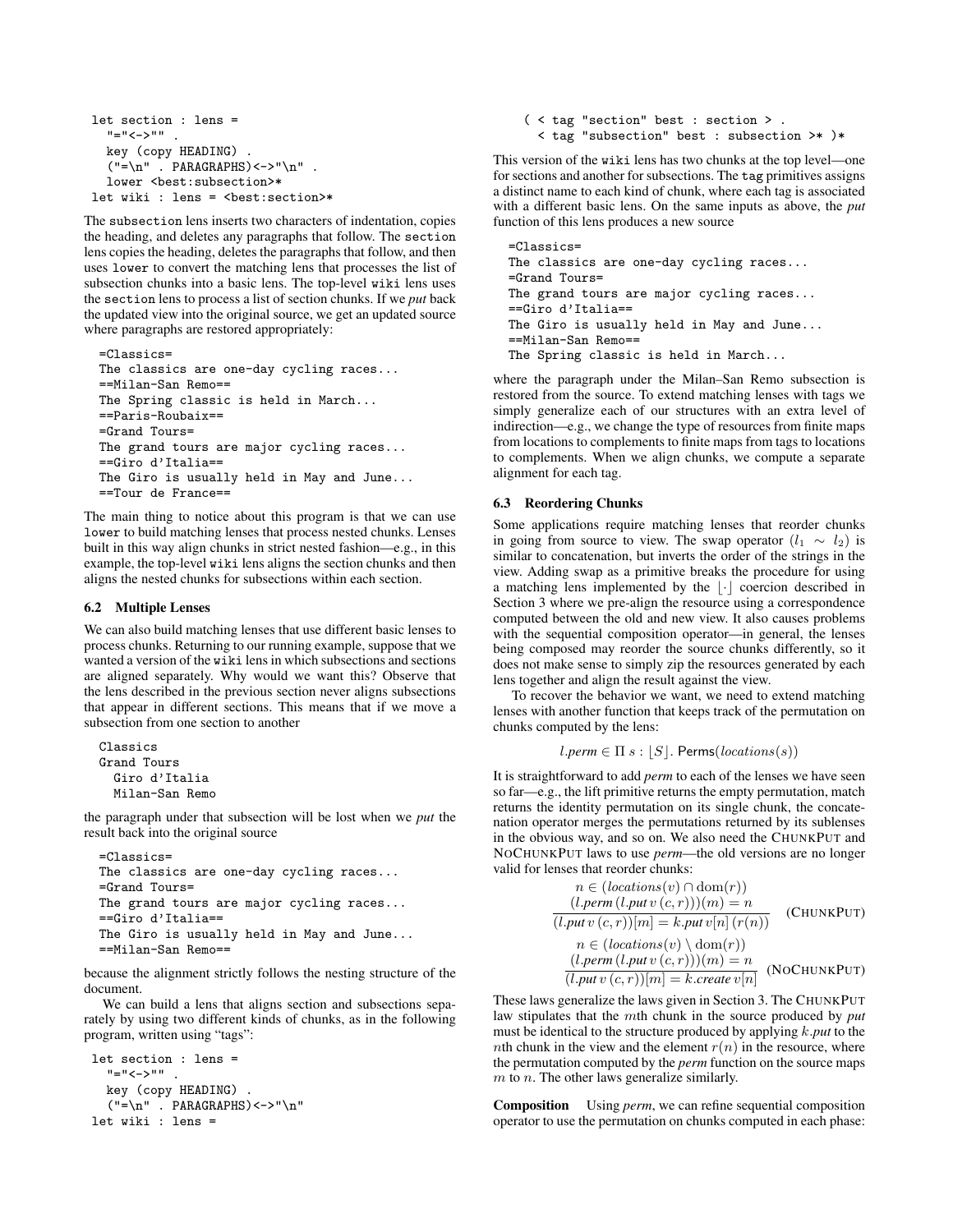| $l_1 \in S \xrightarrow{C_1,k_1} U \qquad l_2 \in U \xrightarrow{C_2,k_2} V$<br>$(l_1; l_2) \in S \stackrel{(C_1 \otimes C_2), (k_1; k_2)}{\xrightarrow{)}} V$ |
|----------------------------------------------------------------------------------------------------------------------------------------------------------------|
|                                                                                                                                                                |
| $= l_2.get(l_1.get s)$<br>get s                                                                                                                                |
| $=\langle c_1,c_2\rangle, zip (r_1\circ p_2^{-1}) r_2$<br>res s                                                                                                |
| where $c_1, r_1 = l_1$ res s                                                                                                                                   |
| and $c_2, r_2 = l_2$ res ( $l_1$ get s)                                                                                                                        |
| and $p_2 = l_2$ . perm (l <sub>1</sub> .get s)                                                                                                                 |
| $=(l_2.perm (l_1.get s)) \circ (l_1.perm s)$<br>perm s                                                                                                         |
| put $v((c_1, c_2), r) = l_1$ .put $(l_2$ .put $v(c_2, r_2))$ $(c_1, r_1 \circ p_2)$                                                                            |
| where $r_1, r_2 = unzip r$                                                                                                                                     |
| and $p_2 = l_2$ perm (l <sub>2</sub> put v (c <sub>2</sub> , r <sub>2</sub> ))                                                                                 |
| $=$ l <sub>1</sub> .create (l <sub>2</sub> .create v r <sub>2</sub> ) (r <sub>1</sub> $\circ$ p <sub>2</sub> )<br>create v r                                   |
| where $r_1, r_2 = unzip r$                                                                                                                                     |
| and $p_2 = l_2$ . perm (l <sub>2</sub> . create v r <sub>2</sub> )                                                                                             |

The *res* function applies the inverse of the permutation computed by  $l_2$  on the intermediate view to the resource computed by  $l_1$ , which puts it into the "view order" of *l*2. Likewise, the *put* function puts the  $r_1$  resource back into the view order of  $l_1$ .

Swap The swap lens is defined as follows:

$$
l_1 \in S_1 \xleftrightarrow{\sum_{1}^{C_1,k} V_1} \qquad [S_1] \cdot [S_2]
$$
\n
$$
\frac{l_2 \in S_2 \xleftrightarrow{\sum_{1}^{C_2,k} V_2} \qquad [V_2] \cdot [V_1]}
$$
\n
$$
l_1 \sim l_2 \in (S_1 \cdot S_2) \xleftrightarrow{\sum_{1}^{C_2 \times C_1}, k} (V_2 \cdot V_1)
$$
\n
$$
\frac{\text{get}(s_1 \cdot s_2)}{\text{res}(s_1 \cdot s_2)} = (l_2 \cdot \text{get}(s_2) \cdot (l_1 \cdot \text{get}(s_1))
$$
\n
$$
\text{where } c_1, r_1 = l_1 \cdot \text{res}(s_1)
$$
\n
$$
\text{where } c_1, r_1 = l_1 \cdot \text{res}(s_1)
$$
\n
$$
\text{and } c_2, r_2 = l_2 \cdot \text{res}(s_2)
$$
\n
$$
\text{perm}(s_1 \cdot s_2) = (l_2 \cdot \text{perm}(s_2) \cdot * (l_1 \cdot \text{perm}(s_1))
$$
\n
$$
\text{where } c_2, r_2 = c_2
$$
\n
$$
\text{perm}(v_2 \cdot v_1) (c, r) = (l_1 \cdot \text{put}(v_1 \cdot (c_1, r_1)) \cdot (l_2 \cdot \text{put}(v_2 \cdot (c_2, r_2)))
$$
\n
$$
\text{where } c_2, c_1 = c
$$
\n
$$
\text{and } r_2, r_1 = \text{split}(|v_2|, r)
$$
\n
$$
\text{where } r_2, r_1 = \text{split}(|v_2|, r)
$$

Like the concatenation lens, the *get* component of swap splits the source string in two and applies  $l_1$ *.get* and  $l_2$ *.get* to the resulting substrings. However, before it concatenates the results, it swaps their order. The *res*, *put*, and *create* functions are similar. The *perm* component of swap combines permutations using the (*∗∗*) operator

$$
(q_2 * q_1)(m) = \begin{cases} q_1(m) + |q_2| & \text{if } m < |q_1| \\ q_2(m - |q_1|) & \text{otherwise} \end{cases}
$$

which behaves like the  $(++)$  operator for resources.

## <span id="page-10-0"></span>7. Implementation

To test the expressiveness and usability of our framework, we have extended the Boomerang implementation with the string matching lenses discussed in Section [4,](#page-4-0) with all the alignment strategies described in Section [5](#page-7-0) and the extensions in Section [6.](#page-8-0) Typechecking is decidable—indeed, it can be made quite efficient using standard regular-expression algorithms over an extended alphabet Σ*∪ {*'*⟨*'*,* '*⟩*'*}*, where the extra characters are used for checking side conditions involving chunk annotations. Alignment strategies are implemented using a straightforward algorithm for the positional strategy, a diff-like least-common-subsequence algorithm for the non-crossing best matching, and a version of the Hungarian algorithm for the best-match strategy. We have developed several small

applications, including lenses for structured documents, Wikis, and literate Coq sources.

## <span id="page-10-1"></span>8. Related Work

This paper extends our previous work on lenses [\[3,](#page-11-3) [4,](#page-11-4) [9,](#page-11-5) [11,](#page-11-19) [12\]](#page-11-6) with new mechanisms for specifying and using alignments. The original paper on lenses [\[9\]](#page-11-5) includes an extensive survey of relevant threads from the database and programming languages literature. We focus here on the most closely related work.

Matching lenses grew out of the dictionary lenses we proposed previously [\[3\]](#page-11-3), but they differ in several important ways. First, dictionary lenses are based on a single alignment mechanism—"by keys"—whereas matching lenses provide a generic framework for using alignments in lenses that can be instantiated with arbitrary functions. Second, the semantic laws that govern the behavior of dictionary lenses express much weaker constraints than the matching lens laws, which specify the handling of chunks directly and in detail. Specifically, dictionary lenses obey an EQUIVPUT law that forces the *put* function to be "oblivious" to certain features of sources characterized by an equivalence relation *∼*. By picking *∼* to be an equivalence that relates strings differing only in the relative order of chunks with different keys we get some constraints on *put*—e.g., it forbids lenses that operate positionally—but these constraints are weaker than the conditions stated in the matching lens laws. For example, Lemma [3.1](#page-4-2) does not hold for dictionary lenses because the type system does not explicitly keep track of chunks.

Much of the previous work on view update assumes that the user will modify the view using special operations in some "update language", and, often, these update operations can be used to infer an intended alignment. For example, in Meertens's work on constraint maintainers for user interfaces [\[19\]](#page-11-9) users manipulate lists using "small updates" for which it is easy to maintain the correspondence between source and view items. Similarly, the bidirectional languages X and Inv [\[14,](#page-11-13) [20\]](#page-11-10) assume that edit operations are applied to the data to yield annotated values that indicate whether a value was newly created or deleted. Their languages handle single insertions and deletions but not general reorderings.

Many relational view update translators use schemas to guide the selection of a source update. For example Keller identifies criteria for view update translators requiring that the key of each source item appears in the view [\[16\]](#page-11-24). Matching lenses also use a notion of keys for alignment, but they permit the correspondence between chunks to be computed using arbitrary heuristics.

Alignment issues also come up in software model transformations. Some systems offer "traceability links" that can be used for alignment [\[5,](#page-11-20) [22\]](#page-11-15).

#### <span id="page-10-2"></span>9. Conclusions and Future Work

Matching lenses provide a general solution to the problems that come up when updatable views are defined over ordered structures. Decoupling the handling of rigidly ordered and reorderable information yields a flexible framework that can be instantiated with arbitrary heuristics for alignment.

Our work can be extended in several directions. We are interested in exploring other axiomatizations of matching lenses. One idea, originally suggested by Alexandre Pilkiewicz, is to replace the current laws with laws stated in terms of a lens on skeletons and a basic lens mapped on the list of chunks. This would provide a more elegant description of the semantics of matching lenses. However, we believe it would make it more complicated to verify operators such as concatenation. We are interested in instantiating the framework of matching lenses in other settings besides strings and exploring implementation issues, including algebraic optimization and lenses for streaming data.